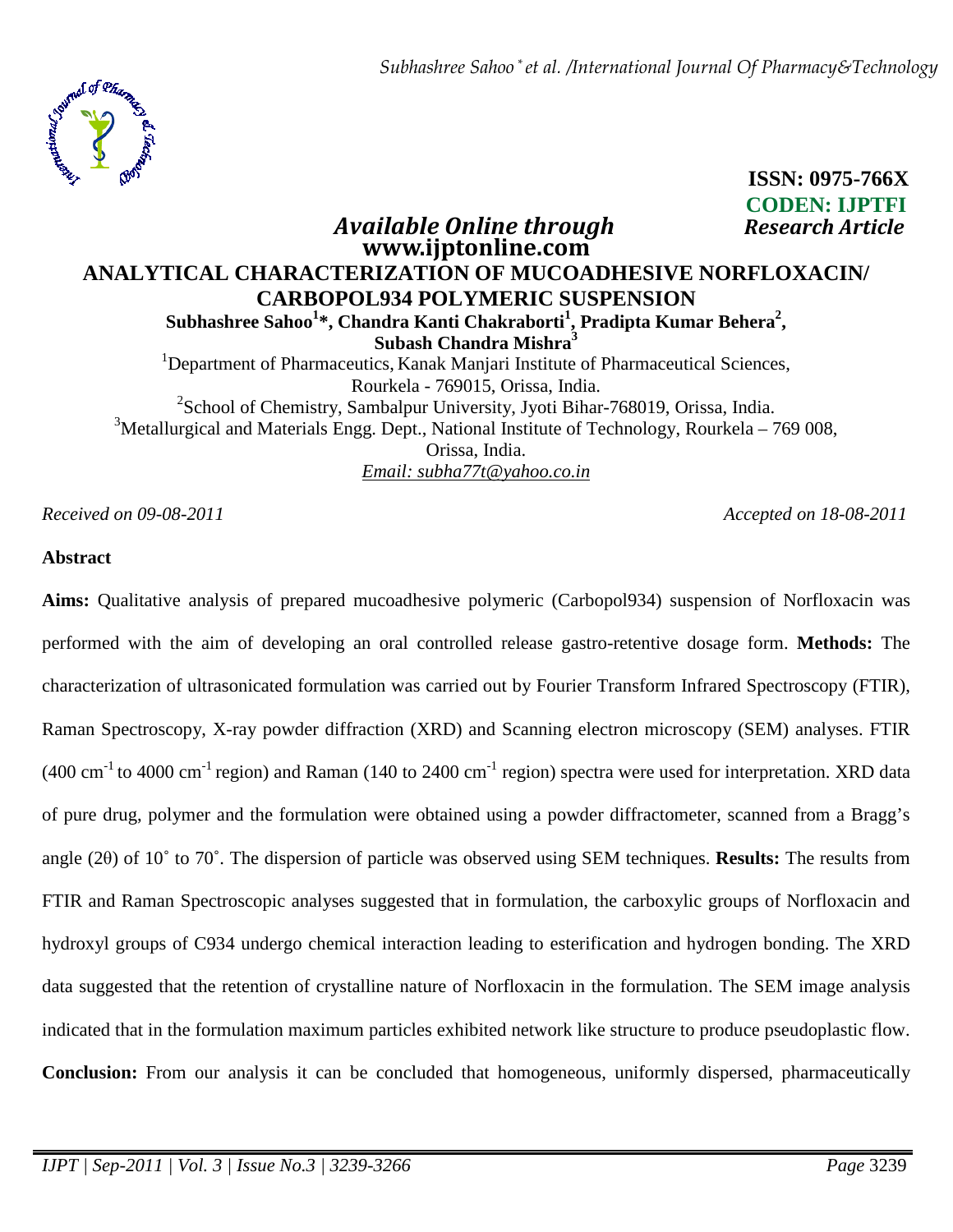*Subhashree Sahoo \* et al. /International Journal Of Pharmacy&Technology* stable controlled release Norfloxacin suspension was prepared which possessed better bioavailability and penetration capacity.

**Keywords:** Carbopol934, FTIR, Mucoadhesive suspension, Norfloxacin, Raman spectroscopy, XRD.

### **Introduction**

Oral controlled release (CR) dosage forms (DFs) have been developed over the past three decades due to their considerable therapeutic advantages such as ease of administration, patient compliance and flexibility in formulation. Incorporation of the drug in a controlled release - gastro retentive dosage forms (CR-GRDF) can remain in the gastric region for several hours, which would significantly prolong the gastric residence time of drugs and improve their bioavailability, reduce drug wastage and enhance the solubility of drugs<sup>1</sup>.

Several approaches are currently used to prolong gastric retention time. Since the goals of controlled drug delivery are to conserve and maintain effective drug concentration, eliminate night time dosage, improve compliance and decrease side effects, in the present study polymeric bioadhesive delayed gastric emptying devices have been  $explored<sup>2</sup>$ .

Norfloxacin (Norflox), 1-ethyl-6-fluoro-1,4-dihydro-4-oxo-7-(1-piperazinyl)-3-quinolone carboxylic acid, is a second generation fluoroquinolone **(Fig 1)**. It inhibits the enzyme deoxyribonucleic acid (DNA) gyrase preventing DNA and protein synthesis. It requires multiple administration of drug, leading to fluctuation in plasma concentration of the drug<sup>3</sup>.



**Norfloxacin** 

#### **Figure 1: Chemical Structure of Norfloxacin.**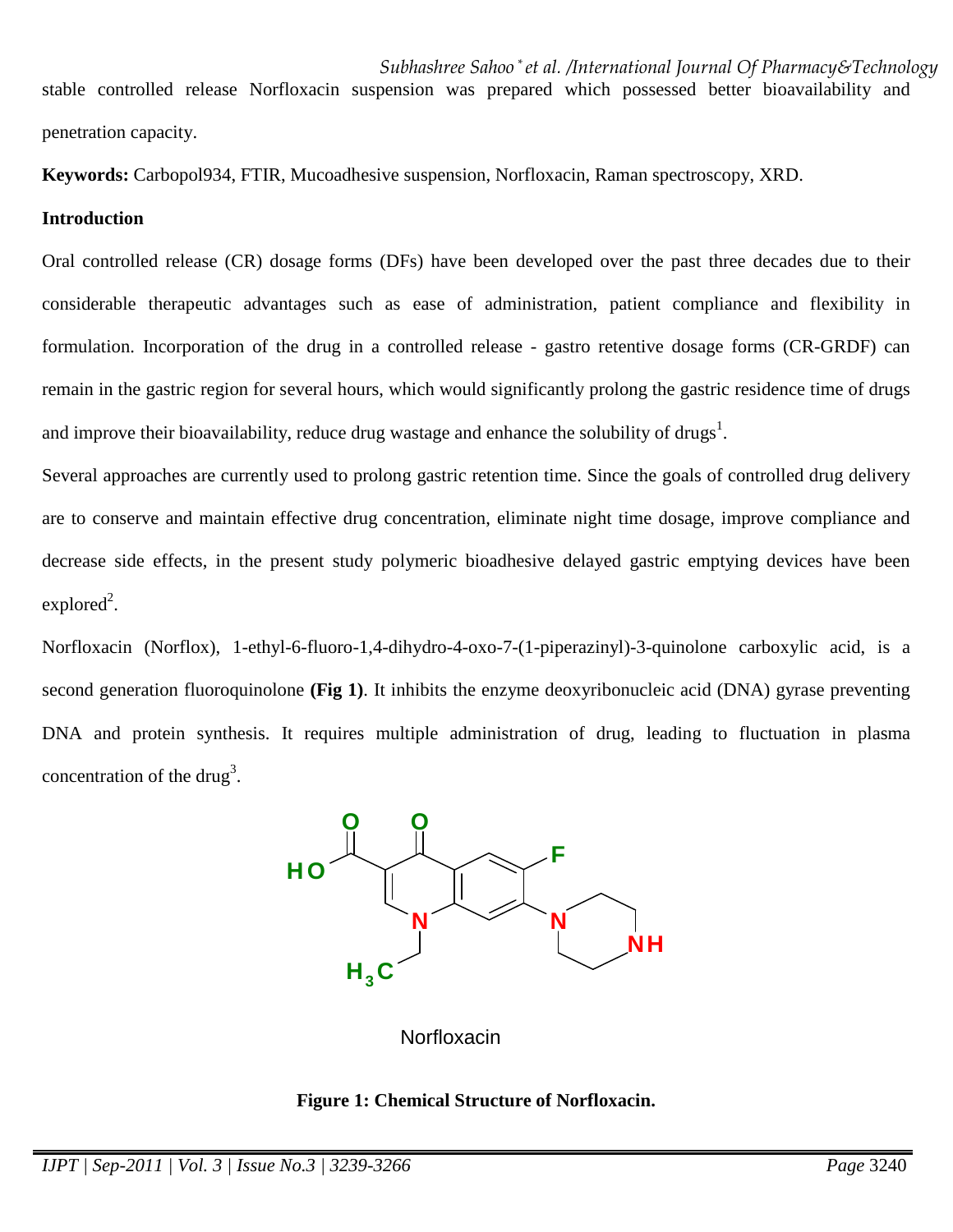The polymer in the formulation interacts with the mucosal component, increasing the contact time with the mucosa at the site of absorption. The prolonged contact time has been attributed to rheological properties of formulation, which delays its clearance from the mucosa<sup>4</sup>. In the present study, the polymer used is Carbopol934 (C934), which consists of chains of polyacrylic acid<sup>5</sup> (Fig 2). Carbopol polymers are considered as environmentally responsive polymers or "smart gels" which produce pseudo fed state, thereby reducing peristaltic contraction<sup>6,7</sup> that alters their swelling behaviour upon exposure to an external stimulus such as change in pH  $^{8,9}$ , temperature  $^{10}$ , light, or electric field which provides on-off release<sup>11-14</sup>. In stomach, Carbopol polymer forms hydrogen bonding with the drug and also with the polysaccharides or proteins of mucosa, which is probably the major mechanism for bioadhesion. In addition, under alkaline condition of the intestine, Carbopol polymers are very highly swollen<sup>15</sup>.



**Figure 2: Chemical Structure of Carbopol Polymer (Polyacrylic acid)** 

Carbopol934 may form a complex with the low solubility drug like Norfloxacin. The interaction between Norflox and C934 can be determined by several methods such as Fourier Transform Infrared (FTIR) Spectroscopy, Raman Spectroscopy, etc. To know the different functional groups and highly polar bonds of both pure Norflox and C934, and their chemical interactions in the mucoadhesive suspension, FTIR analysis was conducted. However, their backbone structures and symmetric bonds were checked by Raman spectroscopy. Although it is known that Raman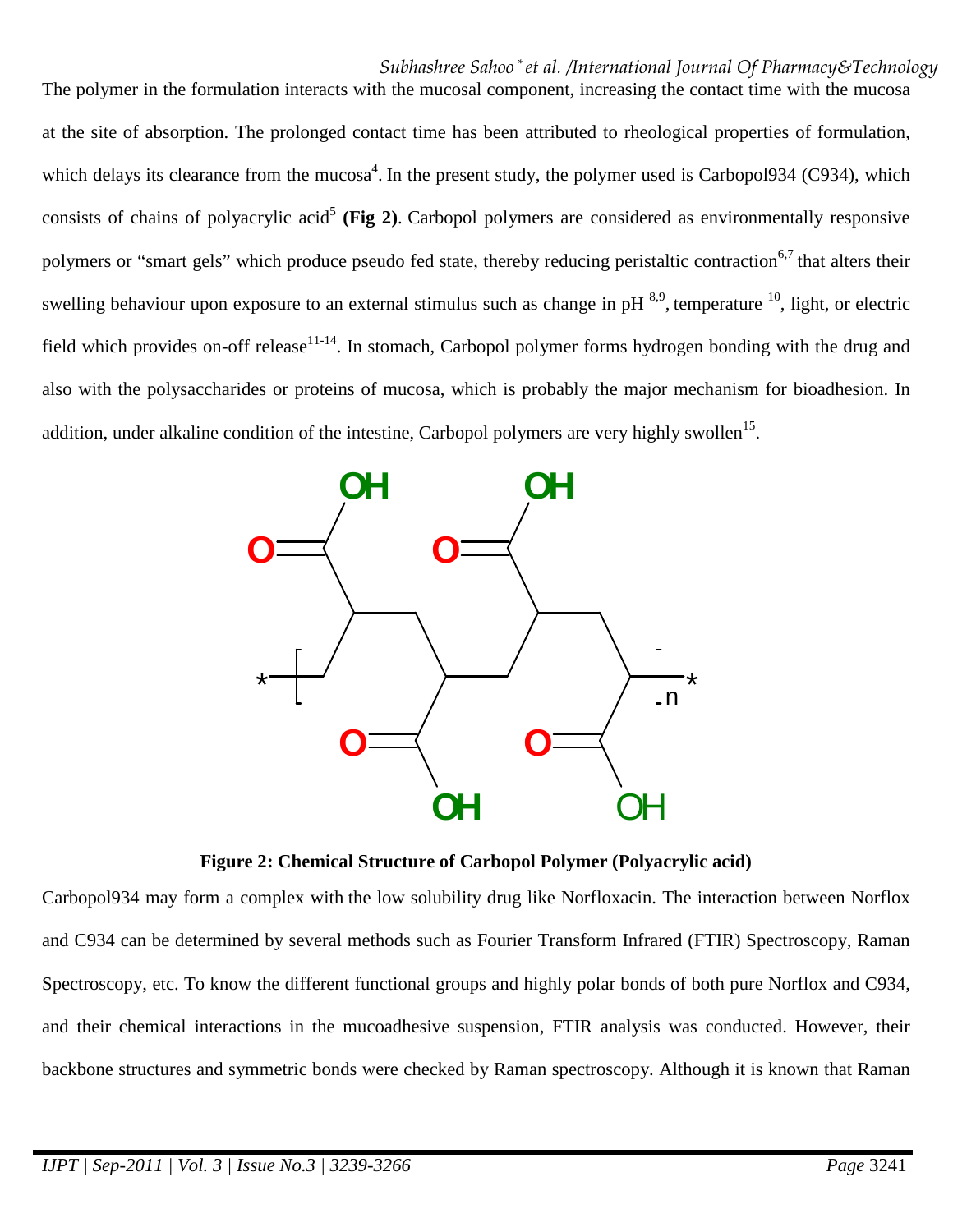*Subhashree Sahoo \* et al. /International Journal Of Pharmacy&Technology* and FTIR are complementary vibrational spectroscopic methods, there are band intensity differences between the two techniques. That is why both FTIR and Raman Spectroscopic analyses were conducted.

The X-ray diffraction (XRD) method has become one of the most useful tools for qualitative characterization of crystalline compounds both in formulation and in pure form of the drug<sup>16</sup>. It is known that increased dissolution rate and delayed release of drug from dosage forms occur with increase in crystallinity<sup>17,18</sup>. XRD study is important because any change in the morphology of polymers, or in the crystalline state of active ingredients in the final product, resulting from the manufacturing process, could influence a drug's bioavailability<sup>19</sup>.

Since the SEM image analysis gives insight into the rheological properties and pharmaceutical stability of the suspension, SEM image analysis of suspension was carried out $^{20-22}$ .

Therefore, to obtain more detailed information about chemical interaction between Norfloxacin and C934, FTIR and Raman analyses were carried out<sup>23,24</sup>. Moreover, considering the bioavailability, stability and degree of dispersion of the particles present in the formulation, XRD and SEM analyses were conducted<sup>9,16,20-22</sup>. Considering all the positive aspects of different qualitative analyses, in the present investigation we performed FTIR analysis, Raman Spectroscopy, XRD and SEM studies of the mucoadhesive suspension.

# **Materials and Methods**

# **Materials:**

The following materials were used: Norfloxacin was obtained from Dr. Reddy's Lab, Hyderabad, India, as a gift sample. Carbopol934, Pluronic F68 and Soya lecithin were purchased from Himedia Laboratories Pvt. Ltd., India. Glycerol, Mehtyl praraben, Propyl paraben, Sorbitol solution I.P. and Sucrose were kindly supplied by Cosmo Chem. Laboratory, India. Ultra pure water was obtained from a Millipore Milli-Q UV water filtration system.

#### **Methods:**

# **Formula for Preparation of Mucoadhesive Suspension-**

Formula for Preparation of Suspension Base-

(Percentage with respect to Norfloxacin)

Carbopol934 5%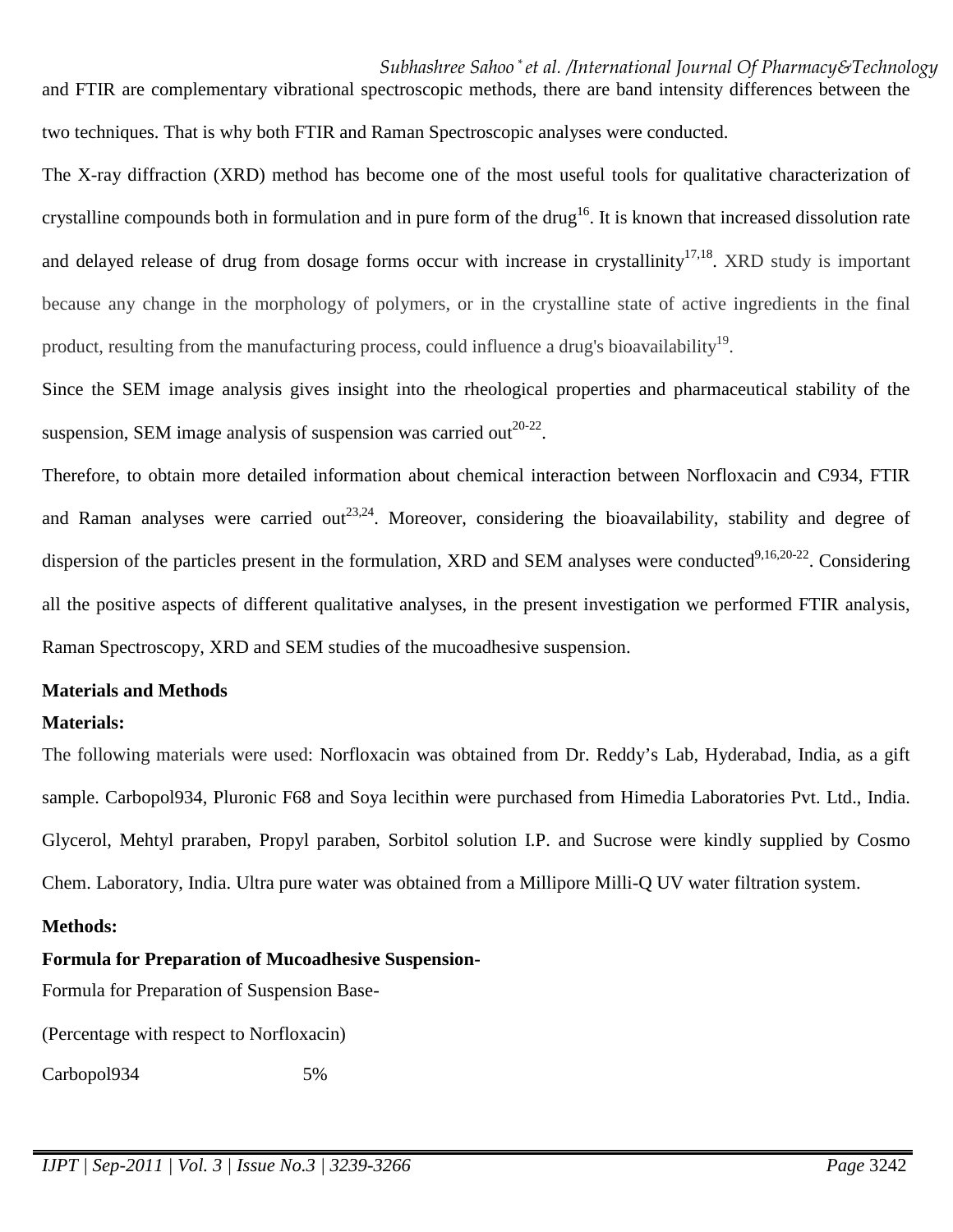|                         |        | Subhashree Sahoo* et al. /International Journal Of Pharmacy&Technology |
|-------------------------|--------|------------------------------------------------------------------------|
| Pluronic F 68           | 5%     |                                                                        |
| Soya lecithin           | 1%     |                                                                        |
| Sorbitol Solution (80%) | 7.2%   |                                                                        |
| Glycerin                | 0.8%   |                                                                        |
| Methyl paraben sodium   | 0.015% |                                                                        |
| Propyl paraben sodium   | 0.08%  |                                                                        |
| Simple Syrup IP         | 40%    |                                                                        |
| Purified water qs up to | 100ml  |                                                                        |
|                         |        |                                                                        |

Concentration of Norfloxacin used in the Formulation-

# 500mg/25ml

# **Preparation of Formulation**

#### **1. Preparation of Bulk A**

In a beaker, 6 ml water was taken and it was heated up to 80 $^{\circ}$  C. Sucrose (10 gm) was added to that water with continuous stirring. The temperature was monitored in such a way so that it should not fall below 70° C, till the sucrose was completely dissolved. The prepared syrup was cooled properly at room temperature and kept overnight. Syrup was filtered using 120 mesh nylon cloth.

# **2. Preparation of Bulk B**

Five millilitre of Ultra pure water was taken in a beaker to which 1.8 ml of sorbitol solution and 0.2 ml glycerin were added. The mixture was stirred properly. Pluronic F 68 (5%), soya lecithin (1%) and C934 (5%) in w/w of drug were added to this solution with continuous stirring.

# **3. Preparation of Mucoadhesive Suspension and Ultrasonication**

Five millilitre of water was taken in another beaker to which 500 mg of Norfloxacin was added. To the drug suspension, the bulk B and bulk A were added with continuous stirring. Methyl paraben sodium  $(0.015\% w/v)$  and Propyl paraben sodium (0.08%w/v) were added as preservatives. The volume was made up to 25 ml by Ultra pure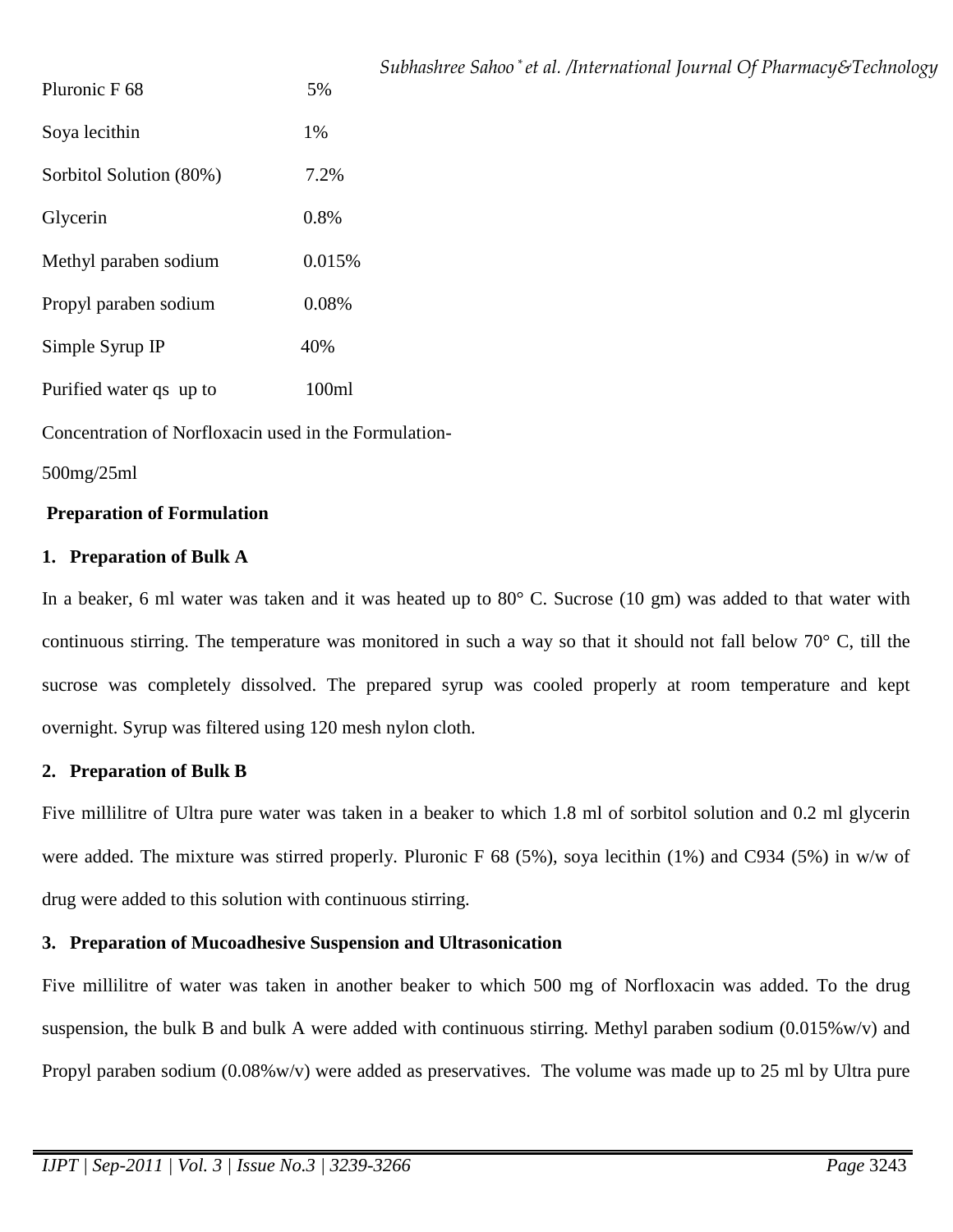*Subhashree Sahoo \* et al. /International Journal Of Pharmacy&Technology* water. The pH was adjusted to 5.5. Homogenization was carried out for at least 20 min by ULTRASONIC HOMOZENIZER LABSONIC<sup>R</sup> M (SARTORIUS), having operating frequency 30 KHZ and line voltage 230 V/50 HZ, using the probe made up of Titanium of diameter 7 mm and length 80 mm. The setting knob "cycle" was adjusted to 0.8, indicating sound was emitted for 0.8 s and paused for 0.2 s. In this manner, we could expose our sample with 100% amplitude, while reducing the heating effect to 80%. This LABSONIC<sup>R</sup>M generates longitudinal mechanical vibrations with a frequency of

30,000 oscillations / s (30 KHZ). The probes bolted to the sound transducer were made of high-strength Titanium alloys, built as  $\lambda/2$  oscillators. It amplified the vertical oscillation, and transferred the ultrasonic energy via its front surface with extremely high power density into the sample that was to be subjected to ultrasonic waves. In our study, stress applied was sound wave and in addition, mild rise in temperature of the sample occurred during ultrasonication which helped in the homogenization of the suspension. Some portion of the homogenized suspension was kept for Raman Spectroscopic analysis and SEM study. The remaining portion of the suspension was sprayed on to an aluminum slip with the aid of an atomizer. The fine droplets were dried overnight at room temperature and the solid samples were then collected and powdered. The sample was then divided into two parts – one part was for FTIR analysis, and the other part was used for XRD study.

#### **Fourier Transform Infrared Spectroscopy**

FTIR analysis was performed by FTIR Spectrophotometer interfaced with infrared (IR) microscope operated in reflectance mode. The microscope was equipped with a video camera, a liquid Nitrogen-cooled Mercury Cadmium Telluride (MCT) detector and a computer controlled translation stage, programmable in the x and y directions. Solid powder samples were oven dried at around 30°C, finely crushed, mixed with potassium bromide (1:100 ratio by weight) and pressed at 15000 psig (using a Carver Laboratory Press, Model C, Fred S. carver Inc., WIS 53051) to form disc. The detector was purged carefully using clean dry nitrogen gas to increase the signal level and reduce moisture. The spectra were collected in the 400 cm<sup>-1</sup> to 4000 cm<sup>-1</sup> region with 8 cm<sup>-1</sup> resolution, 60 scans and beam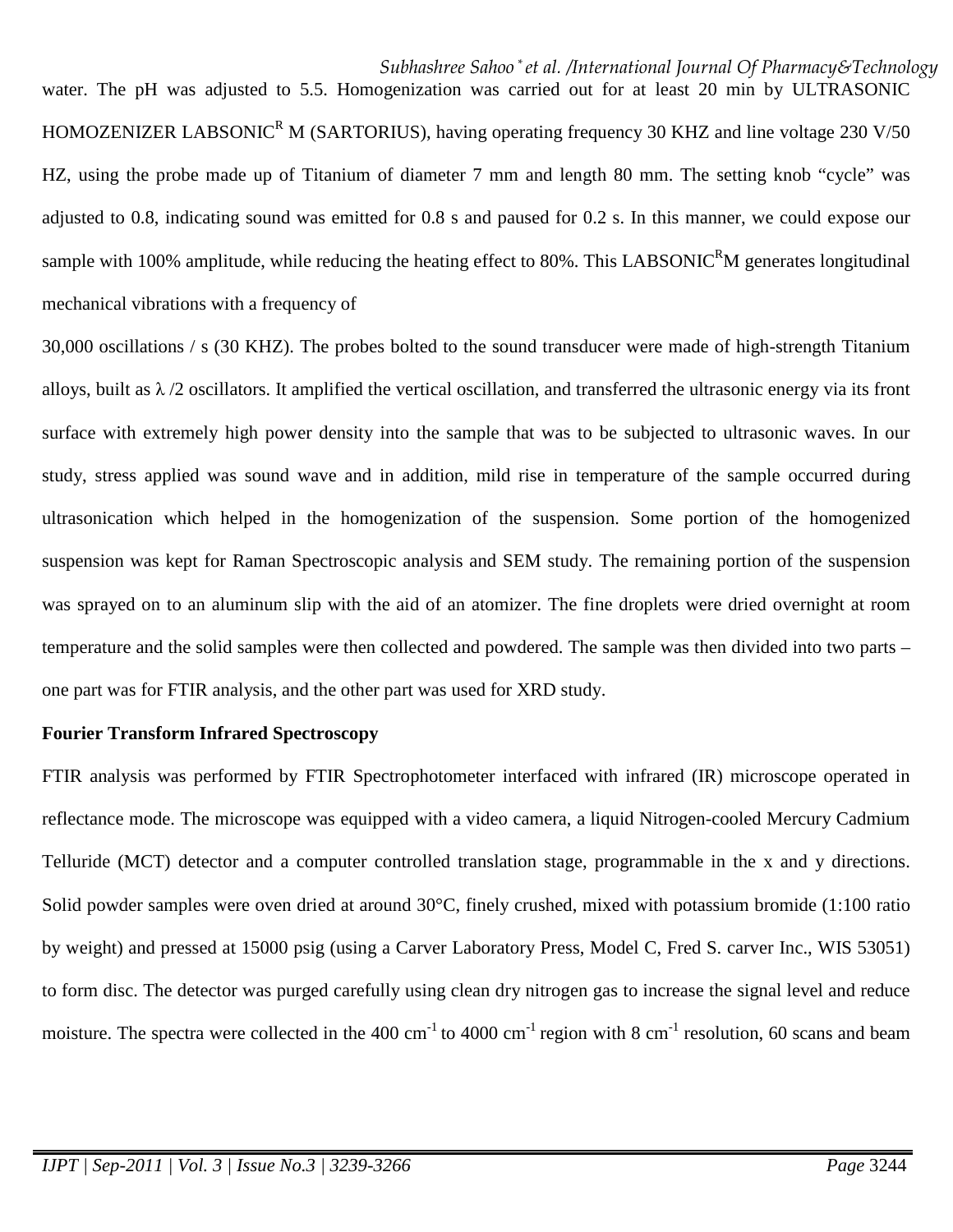*Subhashree Sahoo \* et al. /International Journal Of Pharmacy&Technology* spot size of 10  $\mu$ m-100  $\mu$ m<sup>25-27</sup>. The FTIR imaging in the present investigation was carried out using a Perkin Elmer Spectrum RX.

# **Raman Spectroscopic Analysis**

The Raman system R-3000 instrument (Raman systems INC.USA), a low resolution portable Raman Spectrometer using a 785 nm solid state diode laser, was adjusted to deliver 250 mw to the sample having spectral resolution 10  $cm^{-1}$ and 12 v dc/5A power supplies and USB connectivity. The solid powder samples i.e., both pure drug and polymers were enclosed in plastic poly bags and tested directly. For our study, the fibre optic sampling probe was directly dipped into the formulation (prepared as per the above mentioned procedure) to collect the spectra at room temperature. The interference of the outside light was also prohibited to prevent photon shot noise. The spectra were collected over the wave number range from  $140$  to  $2400 \text{ cm}^{-1}$ .

# **X-Ray Diffractometry**

XRD measurements were obtained using the Philips X'Pert on powder diffraction system (Philips Analytical, The Netherlands) equipped with a vertical goniometer in the Bragg-Brentano focusing geometry. The X-ray generator was operated at 40 kV and 50 mA, using the CuKα line at 1.54056 Å as the radiation source. The powdered specimen was packed and prepared in a specimen holder made of glass. In setting up the specimen and apparatus, co-planarity of the specimen surface with the specimen holder surface and the setting of the specimen holder at the position of symmetric reflection geometry were assured. The powders were passed through a 100 mesh sieve and were placed into the sample holder by the side drift technique<sup>28</sup>. In order to prepare a sample for analysis, a glass slide was clipped up to the top face of the sample holder so as to form a wall. Each powder was filled into the holder and tapped gently. Each sample was scanned from 10˚ to 70˚ (2θ) and in stage sizes of 0.020; count time of 2.00 s, using an automatic divergence slit assembly and a proportional detector. The samples were scanned at 25° C. Relative intensities were read from the strip charts and corrected to fix slit values.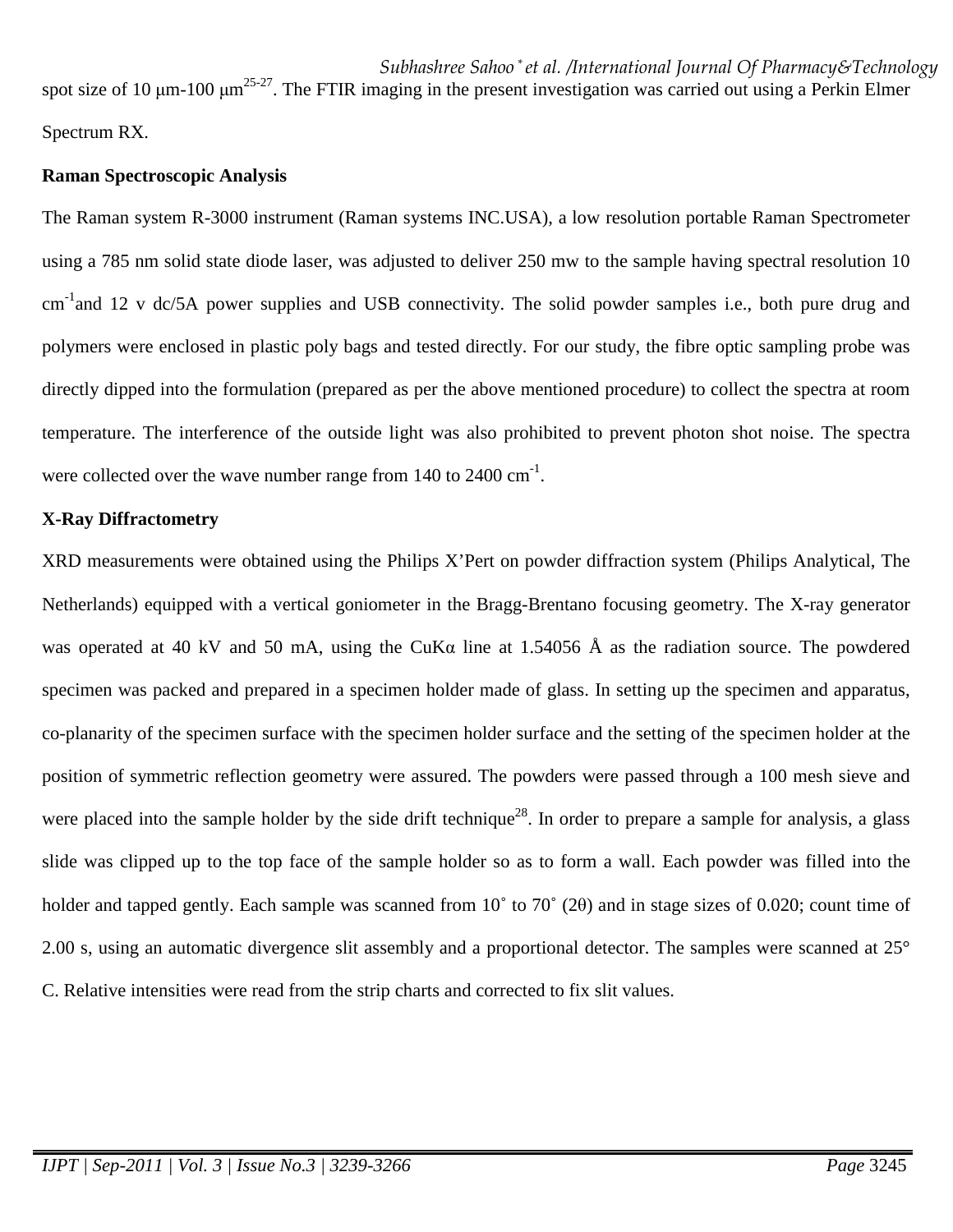#### **Scanning Electron Microscopy**

In order to examine the particle surface morphology and shape, SEM was used. The mucoadhesive suspension (as mentioned above) was sprayed on to an aluminum slip with the aid of an atomizer. The fine droplets were dried overnight and it was used for SEM analysis<sup>29</sup>. The samples were given a conductive coating (using Pt, of about 600  $A<sup>0</sup>$  thick), using sputter ion coater and examined with SEM (JEOL JSM-6480LV) equipped with a backscattered electron detector for imaging and EDXA for elemental analysis. In this method, a focused electron beam is scanned over the sample in parallel lines. The electrons interact with the sample, producing an array of secondary effects, such as back-scattering, that can be detected and converted into an image. The image can then be digitalized and presented to an image analyzer, which uses complex algorithms to identify individual particles and to record detailed information about their morphology.

#### **Results**

The infrared spectra are recorded on Fourier Transform Spectrometer in the mid –infrared region (MIR) within the range (400-4500 cm<sup>-1</sup>)<sup>30</sup>. Due to the complex interaction of atoms within the molecule, IR absorption of the functional groups may vary over a wide range. However, it has been found that many functional groups give characteristic IR absorption at specific narrow frequency range. Multiple functional groups may absorb at one particular frequency range but a functional group often gives rise to several characteristic absorptions. Thus, the spectral interpretations should not be confined to one or two bands only; actually, the whole spectrum should be examined.

While the FTIR bands at 4000-1300 cm<sup>-1</sup> represented functional group region, the appearance of strong absorption bands in the region of 4000 to 2500 cm<sup>-1</sup> was due to stretching vibrations between hydrogen and some other atoms with a mass of 19 or less. The O-H and N-H stretching frequencies were in the 3700 to 2500 cm<sup>-1</sup> region with various intensities. Hydrogen bonding has a significant influence on the peak shape and intensities, generally causing peak broadening and shifts in absorption to lower frequencies. The C-H stretching vibration occurred in the region of 3300 to 2800 cm<sup>-1 25,26</sup>.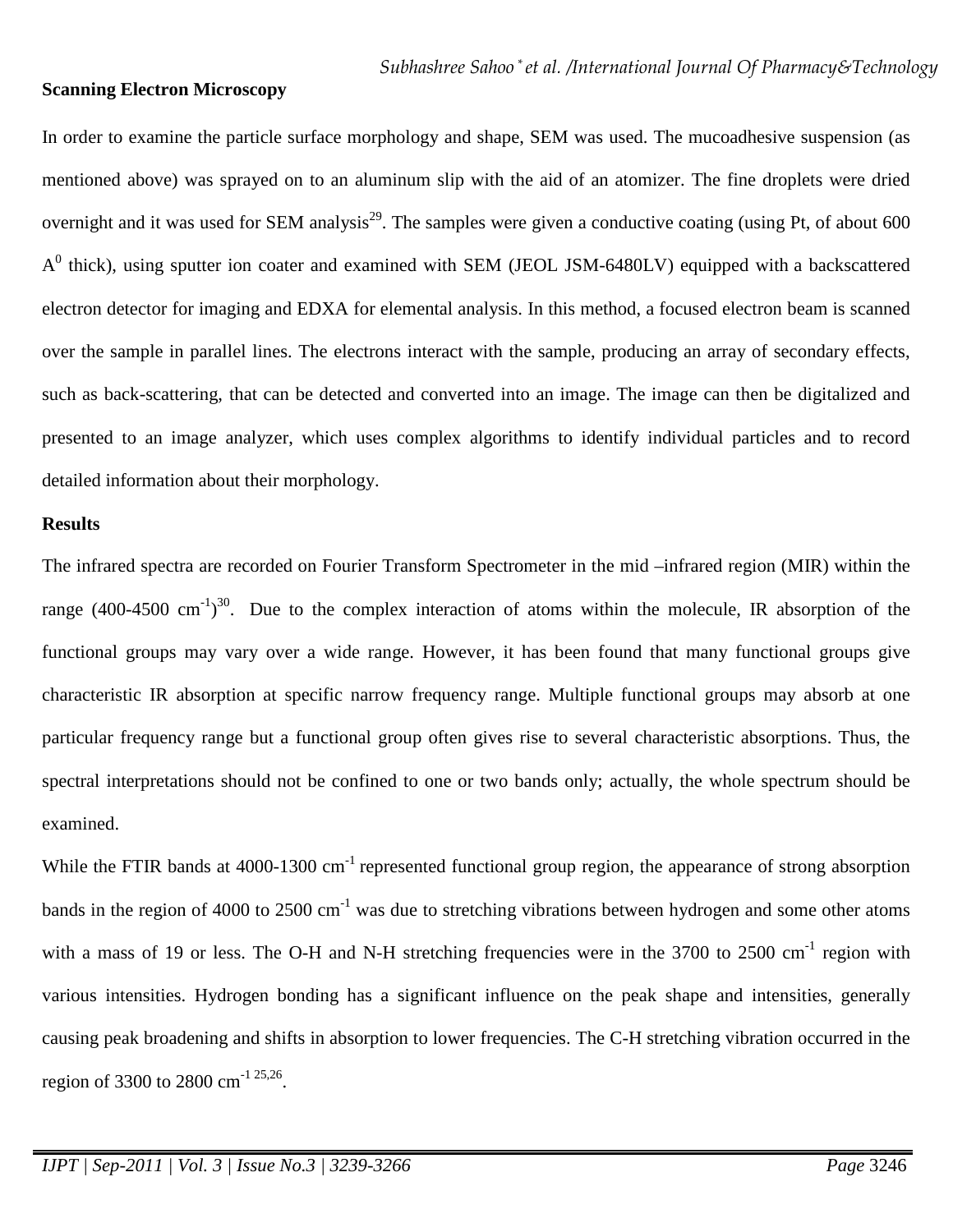In FTIR spectra of Norfloxacin, one prominent characteristic peak was found between 3550 and 3500 cm<sup>-1</sup>, which was assigned to stretching vibration of OH group and intermolecular hydrogen bonding by single bridge. A band at 3500 to 3300 cm-1 suggested the NH stretching vibration of the imino-moiety of piperazinyl groups. The peak at 2750-2700 cm<sup>-1</sup> indicated the presence ethyl group. The band at 2500 cm<sup>-1</sup> was due to the υOH group of the carboxylic acid. The peak at 1700 cm<sup>-1</sup> represented the carbonyl C=O stretching i.e., υ<sub>C=O</sub>. The band at 1650 to 1600 cm<sup>-1</sup> was assigned to υN-H bending vibration of quinolones. The peaks at 1500 to 1450 cm<sup>-1</sup> represented υ<sub>O-C-</sub> **O** of acids and at 1300 to 1250 cm<sup>-1</sup> suggested bending vibration of O-H group, which indicated the presence of carboxylic acid. In addition, a strong absorption band between 1050 and 1000 cm<sup>-1</sup> was assigned to C-F group. The peak in the region 950-900 cm<sup>-1</sup> suggested the  $\delta$ NH bending vibration of amines. The band at 800 cm<sup>-1</sup> was due to the meta distribution of the aromatic protons (Fig 3 and Table  $1$ )<sup>26,31,32</sup>.

| PEAKS(cm-1) | <b>GROUPS</b>                                | PEAK ASSIGNMENT                               |
|-------------|----------------------------------------------|-----------------------------------------------|
| 3550-3500   | Hydroxyl group                               | Intermolecular H -bonding by<br>single bridge |
| 3500-3300   | <b>Imino-moiety of Piperazinyl</b><br>groups | NH stretching vibration                       |
| 3000-2950   | Aromatic, cyclic enes                        | $v=CH & Ar-H$                                 |
| 2750-2700   | Ethyl group                                  | vCH <sub>2</sub>                              |
| 2500        | Acid group                                   | vOH group                                     |
| 1700        | Carbonyl of acids                            | vC=O stretching vibration                     |

| Table-1: Prominent FTIR peaks of Norfloxacin. |  |
|-----------------------------------------------|--|
|-----------------------------------------------|--|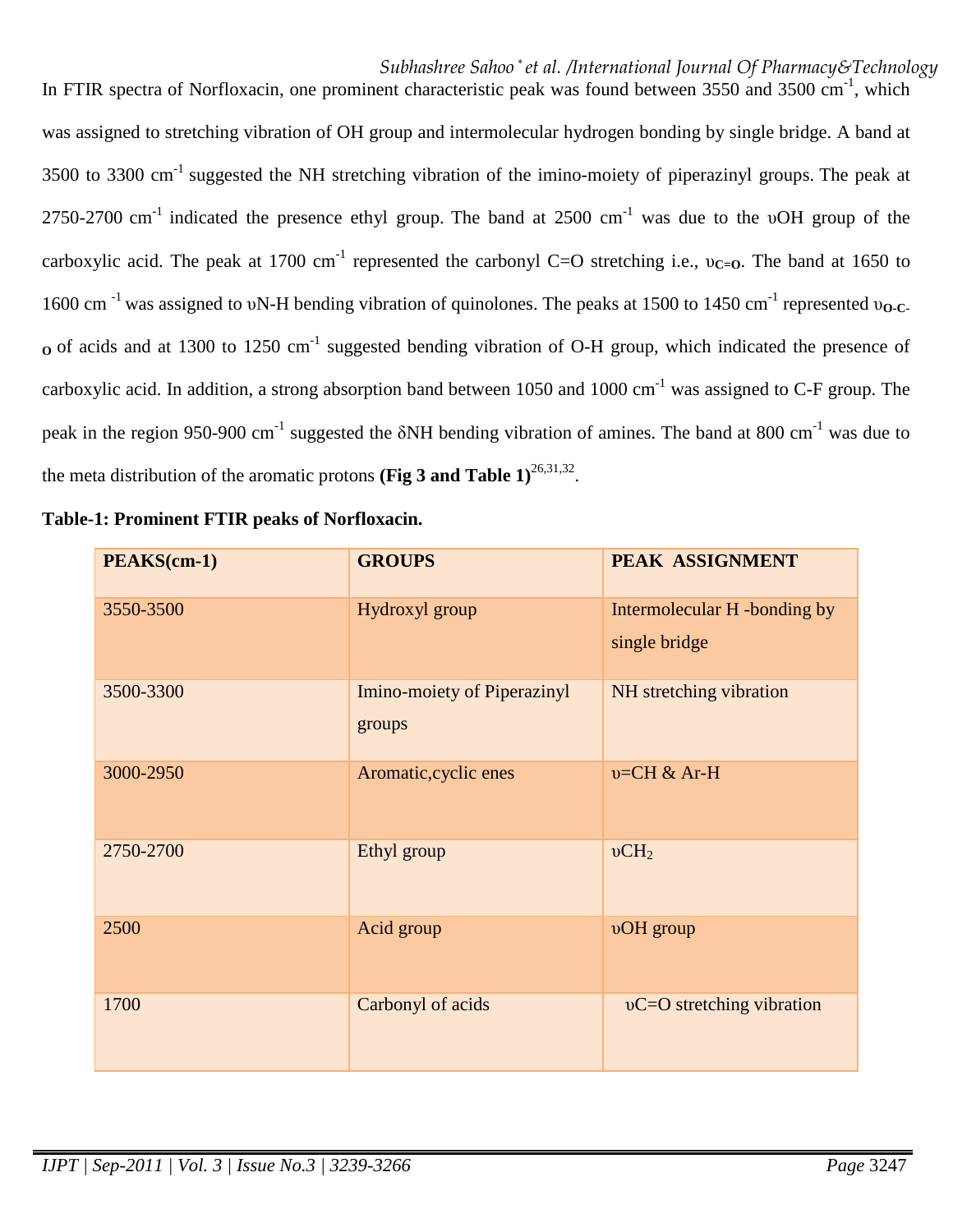*Subhashree Sahoo \* et al. /International Journal Of Pharmacy&Technology*

| 1650-1600 | Quinolones                  | <b>vN-H</b> bending vibration                 |
|-----------|-----------------------------|-----------------------------------------------|
| 1500-1450 | O-C-O group of acid         | $v_s$ stretching vibration of O-C-<br>O group |
| 1300-1250 | Hydroxyl group              | δO-H bending vibration                        |
| 1050-1000 | C-F groups                  | $\nu C$ -F                                    |
| 950-900   | Amines                      | δNH bending vibration                         |
| 800       | Aromatic $m -$ distribution | $\delta$ Ar-H                                 |



**Figure 3: FTIR peaks of Norfloxacin**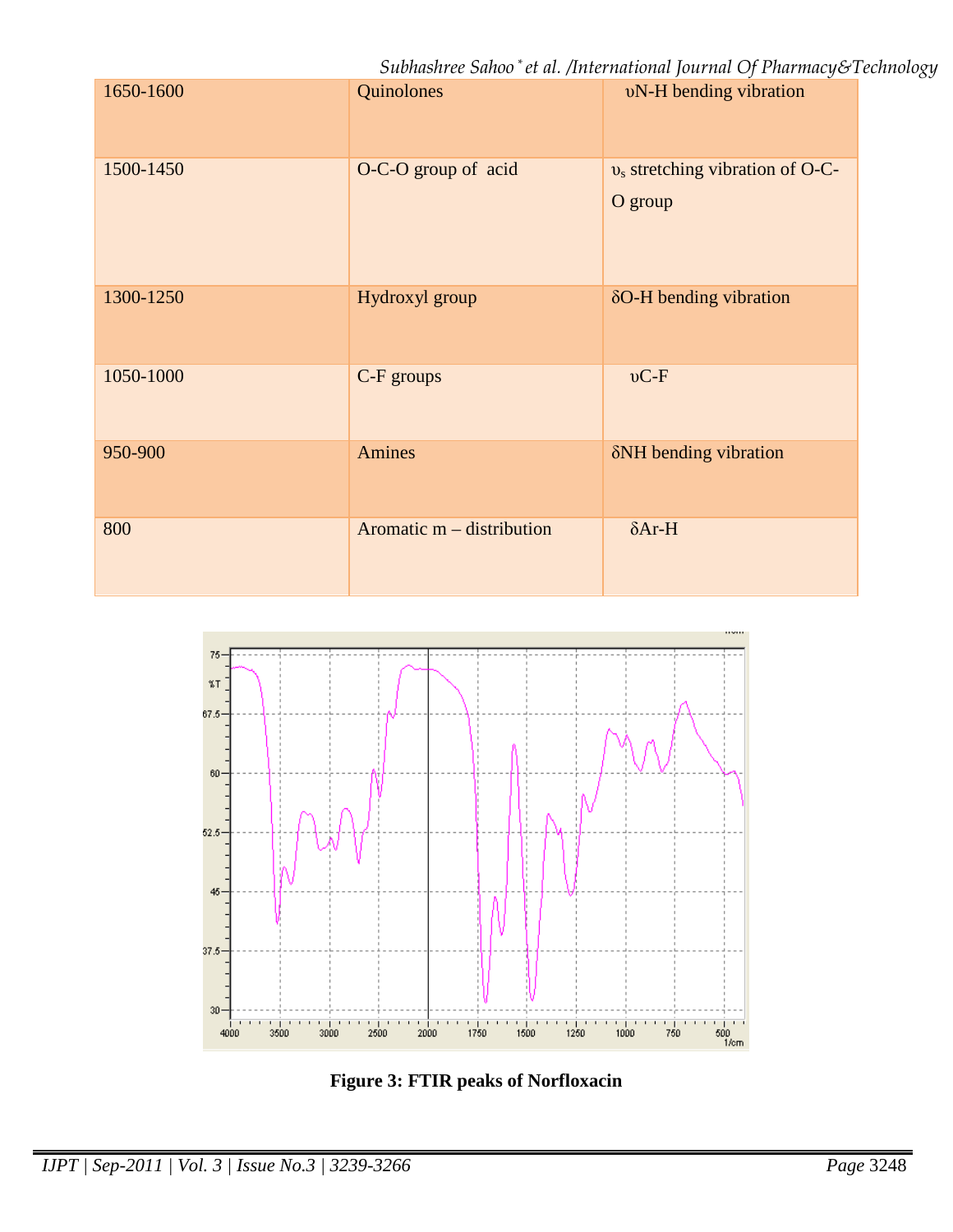*Subhashree Sahoo \* et al. /International Journal Of Pharmacy&Technology* In case of C934, the FTIR spectra having peak between 3000 and 2950 cm<sup>-1</sup> represented OH stretching vibration, i.e., υ<sub>O-H</sub> and intramolecular hydrogen bonding (Fig 4). The prominent band between 1750 and 1700 cm<sup>-1</sup> was assigned to carbonyl C=O stretching vibration i.e.,  $v_{C=0}$ . While the peak at 1450 to 1400 cm<sup>-1</sup> was for  $v_{C=0}$  / δ<sub>0-H</sub>, the band at 1250 to 1200 cm<sup>-1</sup> suggested to  $v_{C \cdot O \cdot C}$  of acrylates<sup>26,30</sup>. The ethereal cross linking, proved by prominent peak at 1160 cm-1, indicated stretching vibration of υ**C-O-C** group. The band between 850 and 800 cm-1 was for out of plane bending of =C-H i.e.,  $\delta$ <sub>=C-H</sub><sup>25,30</sup> (Table 2).



**Figure 4: FTIR peaks of Carbopol934** 

| Table-2: Prominent FTIR peaks of Carbopol934. |  |  |
|-----------------------------------------------|--|--|
|-----------------------------------------------|--|--|

| PEAKS(cm-1) | <b>GROUPS</b>           | PEAK ASSIGNMENT                                      |
|-------------|-------------------------|------------------------------------------------------|
| 3000-2950   | Hydroxyl group          | O-H stretching vibration,<br>intramolecular H-bonded |
| 1750-1700   | $C=O$ group of acids    | $v_{C=0}$ stretching vibration                       |
| 1450-1400   | Carbonyl group of acids | $v_{C-O}$                                            |
| 1250-1200   | Acrylates               | C-O-C stretching vibration                           |
| 1160        | Ethereal C-O-C group    | Stretching vibration of<br>C-O-C group               |
| 850-800     | Aromatics & enes        | $=$ C-H out of plane bending<br>vibration            |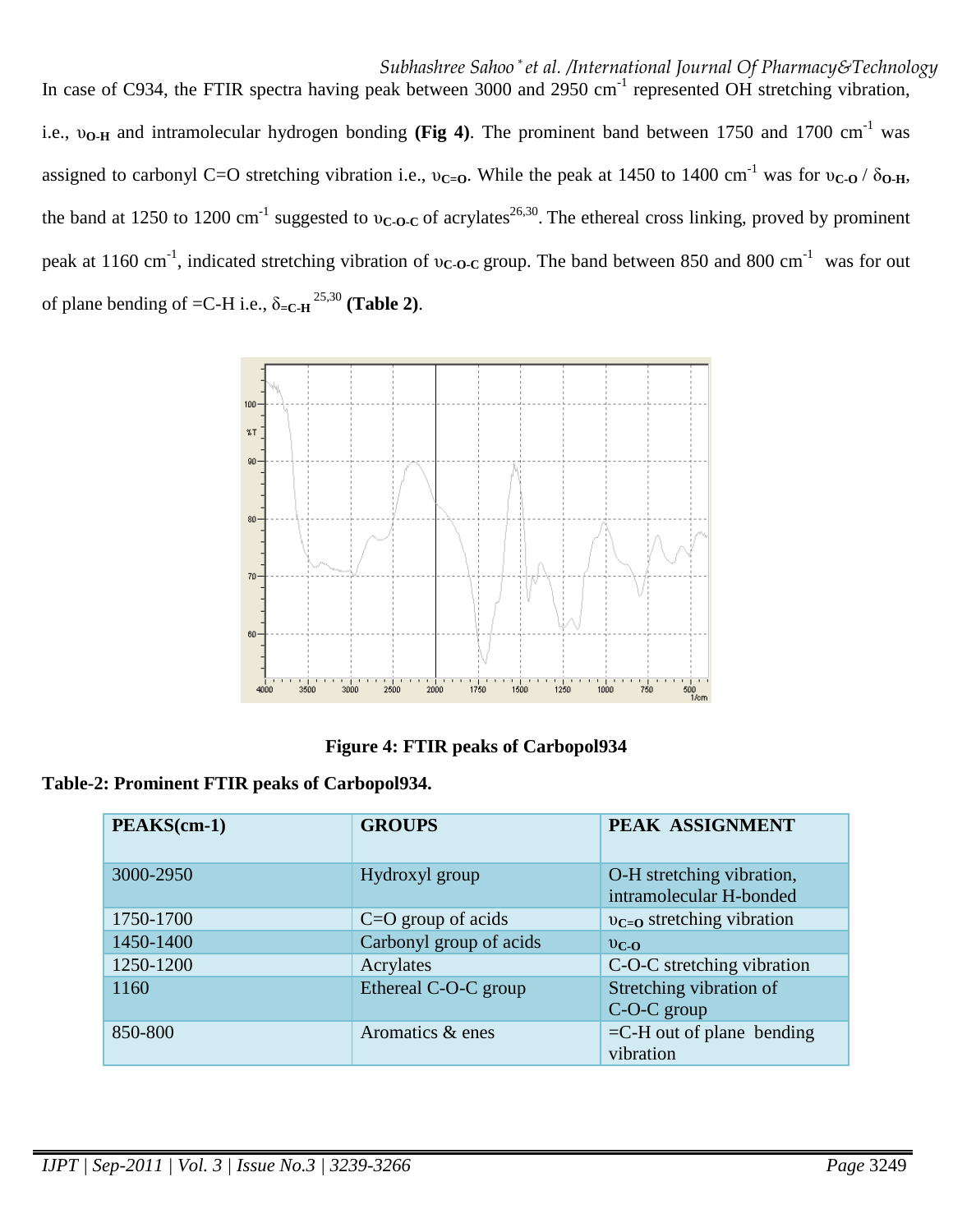*Subhashree Sahoo \* et al. /International Journal Of Pharmacy&Technology* In the FTIR spectra of formulation containing both Norflox and C934, the prominent band, found between 3550 and 3400 cm<sup>-1</sup>, was assigned to υ<sub>O-H</sub> and polymeric hydrogen bonding (Fig 5). The peak at 2600-2500 cm<sup>-1</sup> represented the υ**O-H** of carboxylic acid i.e., strong intermolecular hydrogen bonding. The band from 1650 to 1600 cm<sup>-1</sup> was assigned to  $v_{C=0}$  i.e., carbonyl stretching vibration. A prominent peak at 1500 - 1450 cm<sup>-1</sup>(w) was for  $v_{C=0}$  $/ \delta_{\bf{O-H}}$ . The band from 1300 to 1250 cm<sup>-1</sup> was assigned to v<sub>C-O-C</sub> of acrylates. The peak between 1100 and 1000 cm<sup>-1</sup> represented  $v_{\text{C-F}}$  groups. The band at 800 cm<sup>-1</sup> indicated the meta distribution of  $\delta_{\text{Ar-H}}$  group <sup>25,26,30</sup> (Table 3).



**Figure 5: FTIR peaks of Norfloxacin Mucoadhesive Formulation** 

| Table-3: Prominent FTIR Peaks of Norfloxacin Mucoadhesive Formulation. |  |  |  |
|------------------------------------------------------------------------|--|--|--|
|------------------------------------------------------------------------|--|--|--|

| PEAKS(cm-1) | <b>GROUPS</b>                        | PEAK ASSIGNMENT                                      |
|-------------|--------------------------------------|------------------------------------------------------|
| 3550-3400   | Hydroxyl group                       | Polymeric H -bonding                                 |
| 2650-2500   | Hydroxyl group of carboxylic<br>acid | Strong Intermolecular H-<br>bonding                  |
| 1650-1600   | O-C-O group of acid                  | $v_{\rm as}$ stretching vibration of O-<br>C-O group |
| 1500-1450   | O-C-O group of acid                  | $v_s$ stretching vibration of O-C-<br>O group        |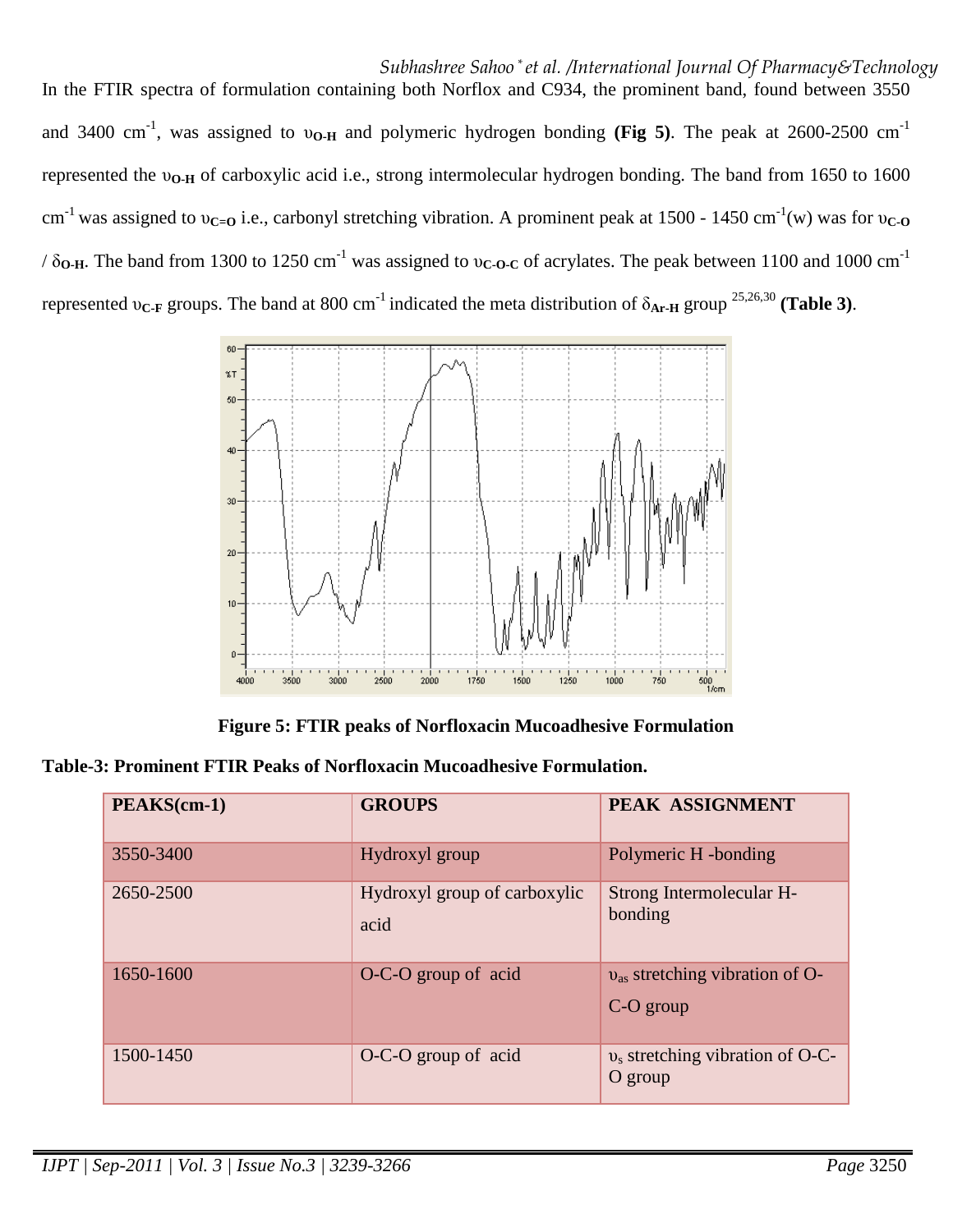*Subhashree Sahoo \* et al. /International Journal Of Pharmacy&Technology*

| 1300-1250 | Acrylates & esters          | C-O-C stretching vibration |
|-----------|-----------------------------|----------------------------|
| 1100-1000 | $C-F$ groups                | $vC-F$                     |
| 800       | Aromatic $m -$ distribution | $\delta$ Ar-H              |

 By Raman spectroscopy of Norfloxacin, the prominent Raman shifts have been observed at 485.6, 872.7, 1418.5 and 1655.1 cm<sup>-1</sup> (Fig 6). The Raman shifts at  $485.6$  cm<sup>-1</sup> indicated strong bending vibration of C-C of the aliphatic chain and C-N stretching vibration of piperazinyl group  $33-35$ . The band at 872.7 cm<sup>-1</sup> represented the symmetric stretching vibration of C-F group<sup>36</sup>. The peak at 1418.5 cm<sup>-1</sup> was due to symmetric stretching vibration of O-C-O group of carboxylic acid and methylene deformation mode of the piperazinyl group<sup>37</sup>. A band at 1655.1 cm<sup>-1</sup> was for symmetric stretching of the carbonyl group υ**C=O** of the pyridone moiety, the stretching vibration of (C-C) aromatic ring chain. In addition, it (peak at 1655.1 cm<sup>-1</sup>) also indicated the N<sup>+</sup>H<sub>2</sub> scissoring of piperzinyl group<sup>33,37-</sup> <sup>40</sup>**(Table 4a)**.



**Figure 6: Raman Shifts of Norfloxacin** 

The characteristic prominent Raman bands for C934 were observed at 350, 514.31, 872.69 and 1335.03 cm<sup>-1</sup> (Fig **7**). The bending vibration of C-C-O group was indicated by the Raman shift at 514.31 cm<sup>-1</sup>. The band at 872.69 cm<sup>-</sup>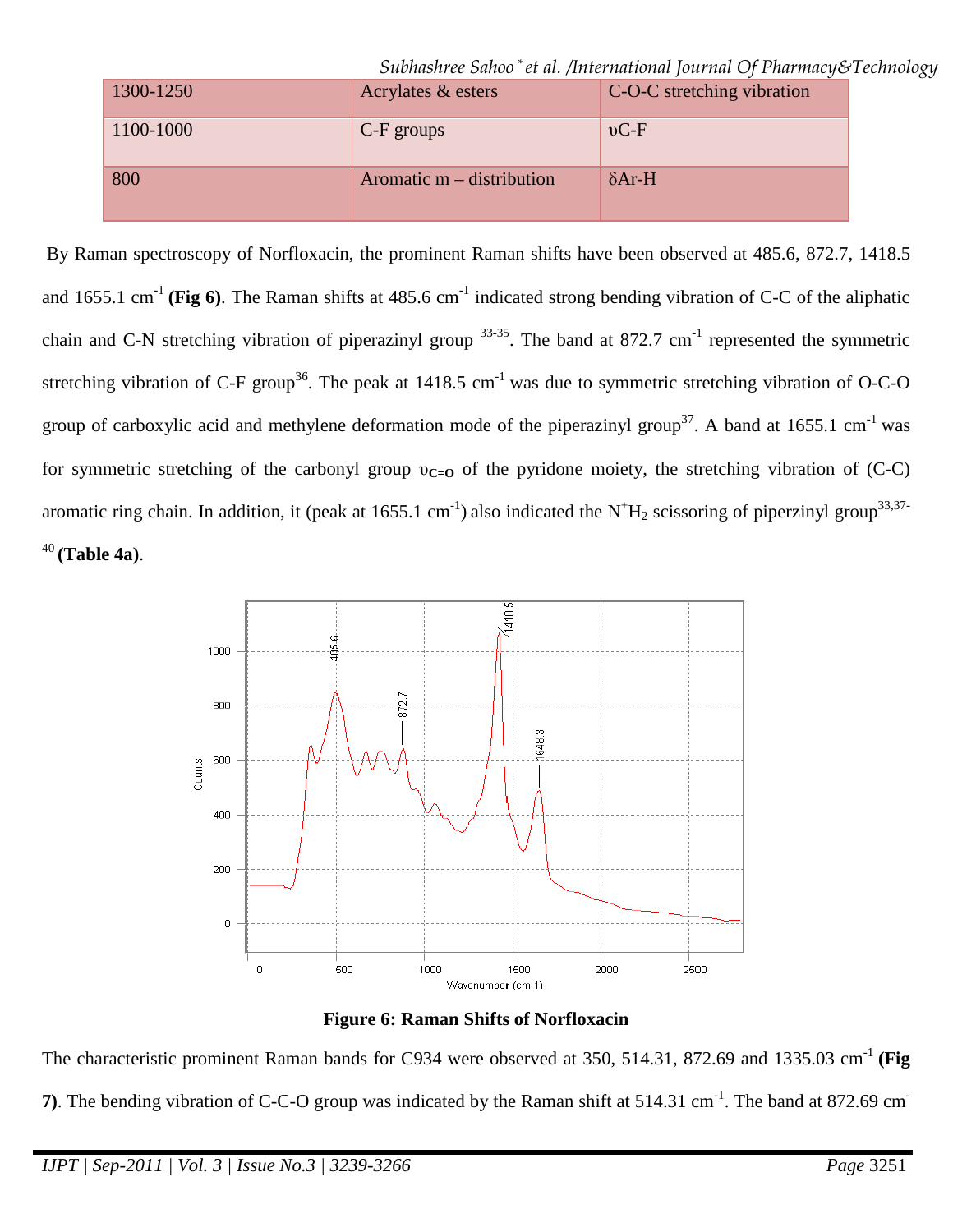<sup>1</sup> was due to stretching vibration of C-O-C for acrylates and carboxylic acid. The Raman band at 1335.03 cm<sup>-1</sup> was

assigned to symmetric vibration of O-C-O of acids<sup>33</sup> (Table 4b).



**Figure 7: Raman Shifts of Carbopol934.**

|  |  |  | Table-4: Raman Shifts of pure Drug, Polymer and Formulation. |
|--|--|--|--------------------------------------------------------------|
|--|--|--|--------------------------------------------------------------|

| a) Prominent Raman Shifts of Norfloxacin |                                                                                                           |
|------------------------------------------|-----------------------------------------------------------------------------------------------------------|
| Raman Shifts $(cm-1)$                    | <b>Functional Groups / Vibrations</b>                                                                     |
| 485.6                                    | Strong $\delta$ (cc) aliphatic chain and C-N stretching vibration                                         |
| 872.7                                    | Symmetric vibration of C-F bond                                                                           |
| 1418.5                                   | $v_{S O-C-O}$ and methylene<br>deformation of the piperazinyl group                                       |
| 1655.1                                   | $v_s$ of C=O group of pyridone moiety and N <sup>+</sup> H <sub>2</sub> scissoring of<br>piperzinyl group |
| b) Prominent Raman Shifts of C934        |                                                                                                           |
| Raman Shifts $(cm-1)$                    | <b>Functional Groups / Vibrations</b>                                                                     |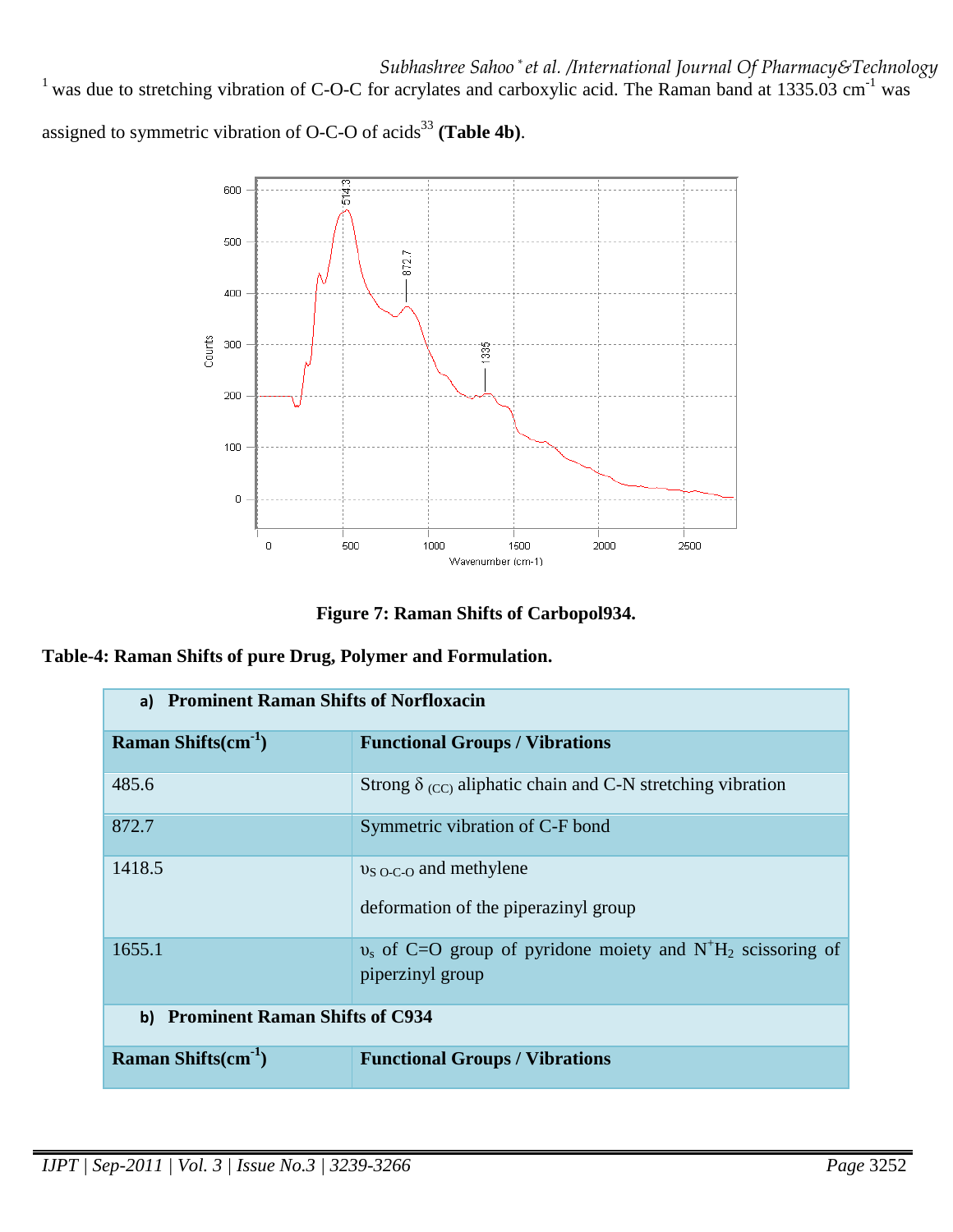*Subhashree Sahoo \* et al. /International Journal Of Pharmacy&Technology*

| 350                      | Strong $\delta_{(CC)}$ aliphatic chain                                                   |
|--------------------------|------------------------------------------------------------------------------------------|
| 514.31                   | C-C-O bending vibration                                                                  |
| 872.69                   | $v_{(C-O-C)}$ of acrylates                                                               |
| 1335.03                  | $\delta$ <sub>(CH3)</sub> medium                                                         |
| c)                       | <b>Prominent Raman Shifts of Norfloxacin Mucoadhesive Formulation</b>                    |
| Raman Shifts $(cm^{-1})$ | <b>Functional Groups / Vibrations</b>                                                    |
| 338.8                    | $\delta$ (CC) aliphatic chain                                                            |
| 900-800                  | Symmetric stretching vibration of both C-F group C-O-C group<br>for acrylates and esters |
| 1343.2                   | $v_s$ O-C-O                                                                              |
| 1550                     | $v_{\rm as}$ O-C-O                                                                       |
| 1850-1700                | $vC = O$ medium                                                                          |

In the formulation containing both Norflox and C934, the Raman peak at  $338.8 \text{ cm}^{-1}$  represented bending vibration of δCC of aliphatic chain **(Fig 8)**. The band at 900-850 cm-1 was assigned to symmetric stretching vibration of both C-F group and C-O-C group for acrylates and esters. The peak at  $1343.2 \text{ cm}^{-1}$  suggested for symmetric stretching vibration of O-C-O group. The band at  $1550 \text{ cm}^{-1}$  was due to asymmetric stretching vibration of O-C-O group. The peak at 1850 to 1700 cm<sup>-1</sup> was the characteristic of stretching vibration of carbonyl group of esters<sup>33,40</sup> (Table 4c). All the high intensity peaks (relative intensity) observed in the XRD pattern of the pure Norflox were compared with its mucoadhesive polymeric suspension **(Tables 5 and 6)**. Both the polymeric suspension and pure Norflox were found to show sharp XRD peaks but their XRD patterns are different **(Fig 9-11)**. Identification of a structure from its powdered diffraction pattern is based upon the position of peaks and their relative intensities. Each XRD pattern is characterized by the interplanar d- spacing and the relative intensities  $(VI_0)$  of the three strongest peaks in the pattern under the Hanawalt system. The relative intensities and heights of three prominent peaks of the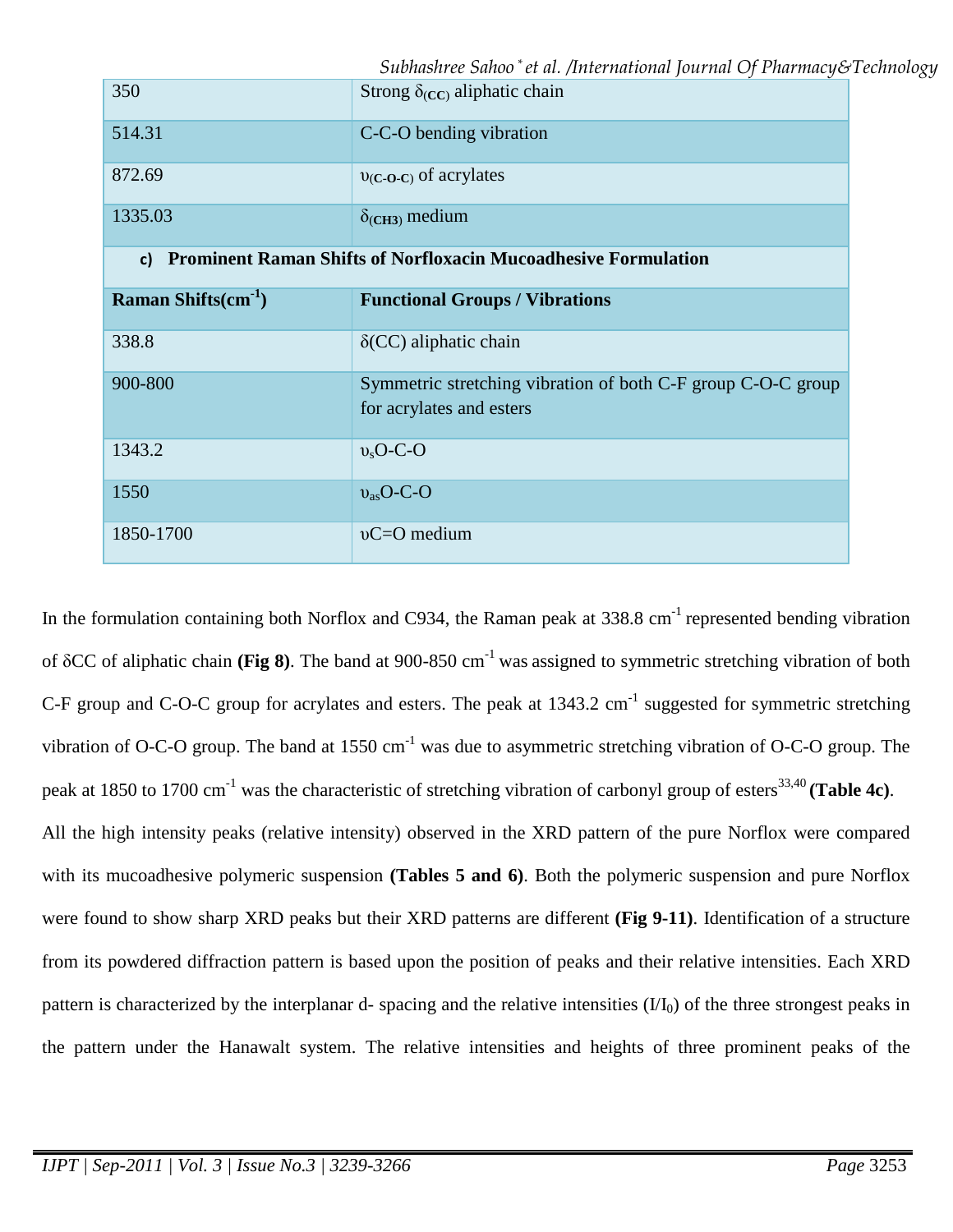formulation were less than those of pure Norflox **(Table 5)**. Moreover, complete diffraction patterns of both pure

Norfloxacin and the formulation can be seen in **Table 6**.



**Figure 8: Raman Shifts of Norfloxacin Mucoadhesive Formulation.** 



**Figure 9: XRD Patterns of Norfloxacin**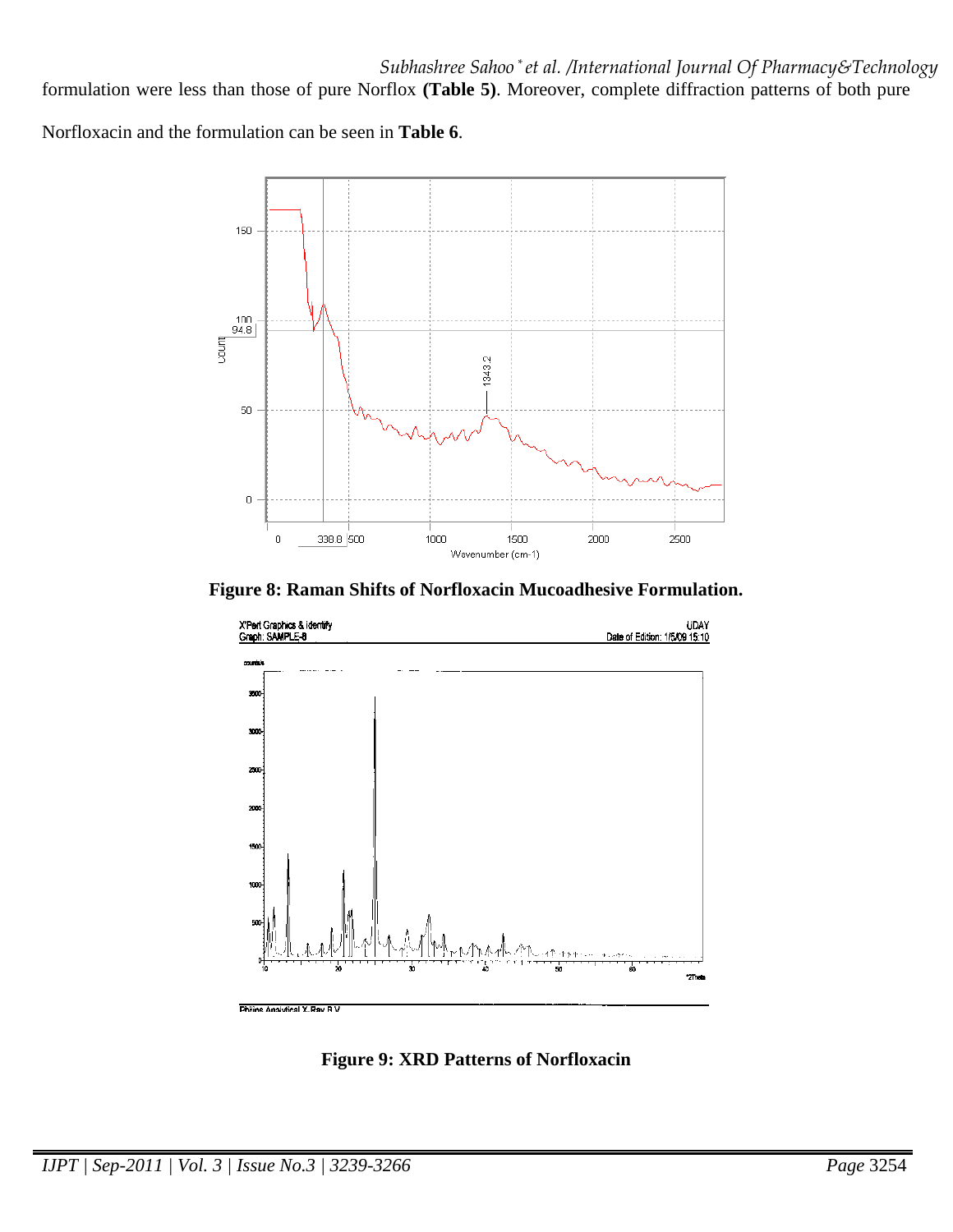

**Figure 11: XRD Patterns of Norfloxacin Mucoadhesive Formulation.** 



**Figure 10: XRD Patterns of Carbopol934.**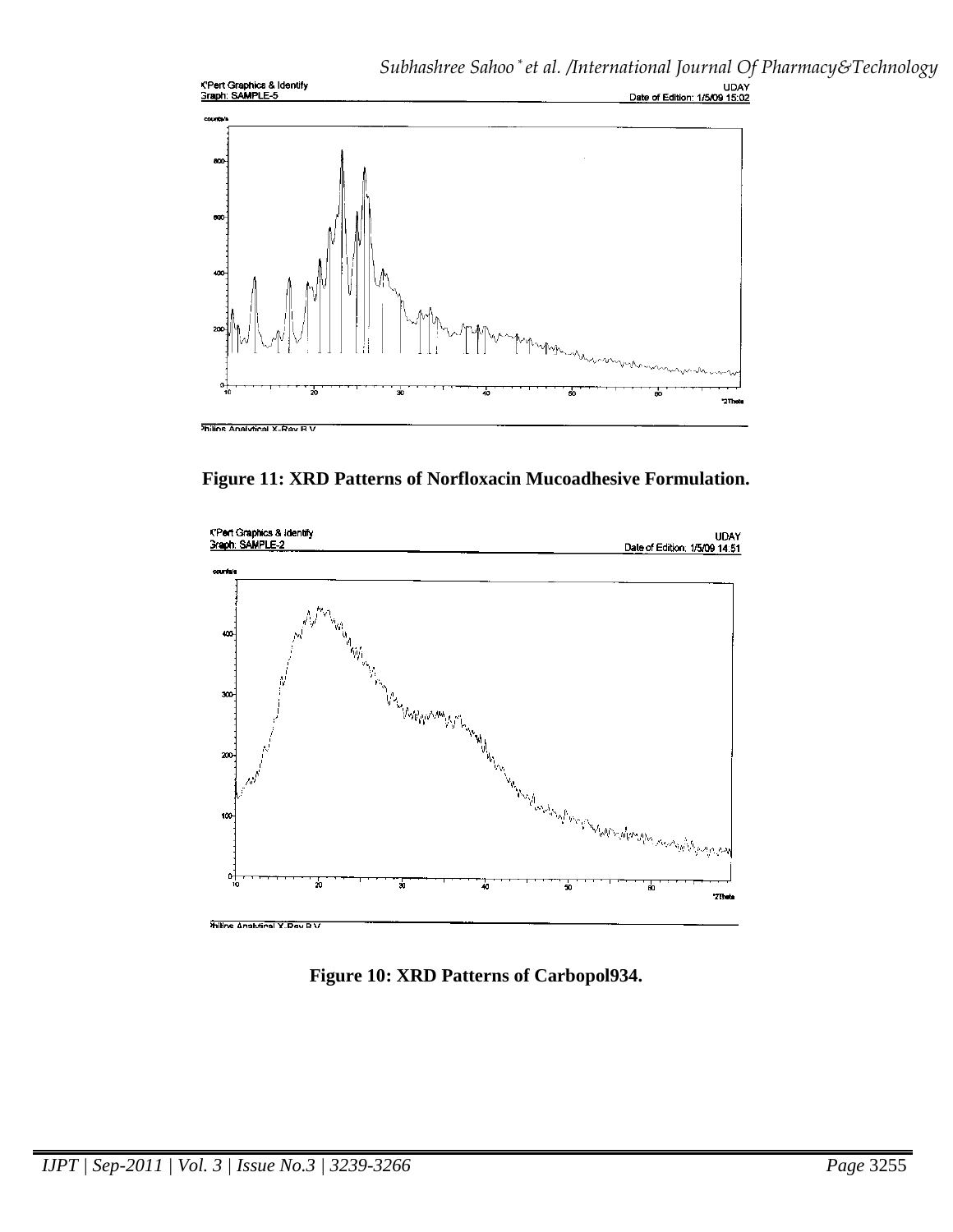# **Table 5: Three Strongest Peaks in the XRD Pattern under the Hanawalt System.**

|                | <b>Norfloxacin</b>      |                      |                          |                      | <b>Mucoadhesive Suspension</b> |                           |                          |                   |
|----------------|-------------------------|----------------------|--------------------------|----------------------|--------------------------------|---------------------------|--------------------------|-------------------|
| <b>Sl.No</b>   | $2\theta$               | $d-$<br>spacing      | $I/I_0$                  | H                    | $2\theta$                      | $\mathbf{d}$ -<br>spacing | $I/I_0$                  | H                 |
| 01<br>02<br>03 | 24.98<br>13.22<br>20.72 | 3.56<br>6.69<br>4.28 | 100.00<br>39.70<br>33.52 | 3397<br>1348<br>1139 | 23.17<br>25.74<br>26.29        | 3.84<br>3.46<br>3.39      | 100.00<br>91.72<br>74□72 | 728<br>668<br>544 |

2θ - angle of incidence of the X-ray beam; d - distance between adjacent planes of atoms;  $UI_0$  - relative intensities;  $H$  – peak height

# **Table 6: XRD data in terms of lattice Spacing and Relative Intensities of Norfloxacin and its Formulation**

| <b>SLNo</b>    | Norfloxacin |         | Mucoadhesive Suspension |         |  |
|----------------|-------------|---------|-------------------------|---------|--|
|                | $d-$        | $I/I_0$ | $d-$                    | $I/I_n$ |  |
|                | spacing     |         | spacing                 |         |  |
| O <sub>1</sub> | 8.39137     | 15.61   | 8.40197                 | 21.99   |  |
| 02             | 7.85364     | 19.22   | 7.92175                 | 13.83   |  |
| 03             | 6.68947     | 39.70   | 6.75797                 | 37.81   |  |
| O4             | 6.07254     | 0.96    | 5.59218                 | 11.07   |  |
| 05             | 5.58651     | 5.23    | 5.18544                 | 37.15   |  |
| O6             | 4.98324     | 5.42    | 4.61612                 | 35.31   |  |
| 07.            | 4.64229     | 11.36   | 4.30187                 | 46.69   |  |
| O <sub>8</sub> | 4.28272     | 33.52   | 4.08080                 | 62.18   |  |
| 09.            | 4.13894     | 17.81   | 3.83612                 | 100     |  |
| 10             | 4.07080     | 18.53   | 3.37169                 | 69.84   |  |
| 11             | 3.75223     | 6.86    | 3.45768                 | 91.72   |  |
| 12             | 3.56180     | 100     | 3.38670                 | 74.72   |  |
| 13             | 3.31130     | 8.33    | 3.19374                 | 41.62   |  |
| 14             | 3.11649     | 3.33    | 2.97290                 | 26.16   |  |
| 15             | 3.04064     | 10.94   | 2.76927                 | 21.40   |  |
| 16             | 2.84944     | 8.41    | 2.68299                 | 20.81   |  |
| 17             | 2.76768     | 16.68   | 2.61605                 | 17.78   |  |
| 18             | 2.70768     | 6.19    | 2.38772                 | 13.49   |  |
| 19             | 2.60958     | 8.72    | 2.30825                 | 14.32   |  |
| 20             | 2.53713     | 2.00    | 2.26372                 | 13.68   |  |
| 21             | 2.45129     | 3.55    | 2.07792                 | 9.99    |  |
| 22             | 2.35204     | 5.31    | 2.01281                 | 7.73    |  |
| 23             | 2.29726     | 3.10    | 1.93396                 | 5.68    |  |
| 24             | 2.22986     | 4.37    | 1.88838                 | 3.84    |  |
| 25             | 2.16093     | 2.72    | 1.70124                 | 0.64    |  |
| 26             | 2.13003     | 8.92    |                         |         |  |
| 27             | 2.01871     | 4.85    |                         |         |  |
| 28             | 1.97484     | 4.24    |                         |         |  |
| 29             | 1.87436     | 2.04    |                         |         |  |
| 30             | 1.85171     | 2.89    |                         |         |  |
| 31             | 1.80162     | 1.95    |                         |         |  |
| 32             | 1.77813     | 1.70    |                         |         |  |
| 33             | 1.74976     | 1.79    |                         |         |  |
| 34             | 1.63676     | 1.25    |                         |         |  |
| 35             | 1.58599     | 1.22    |                         |         |  |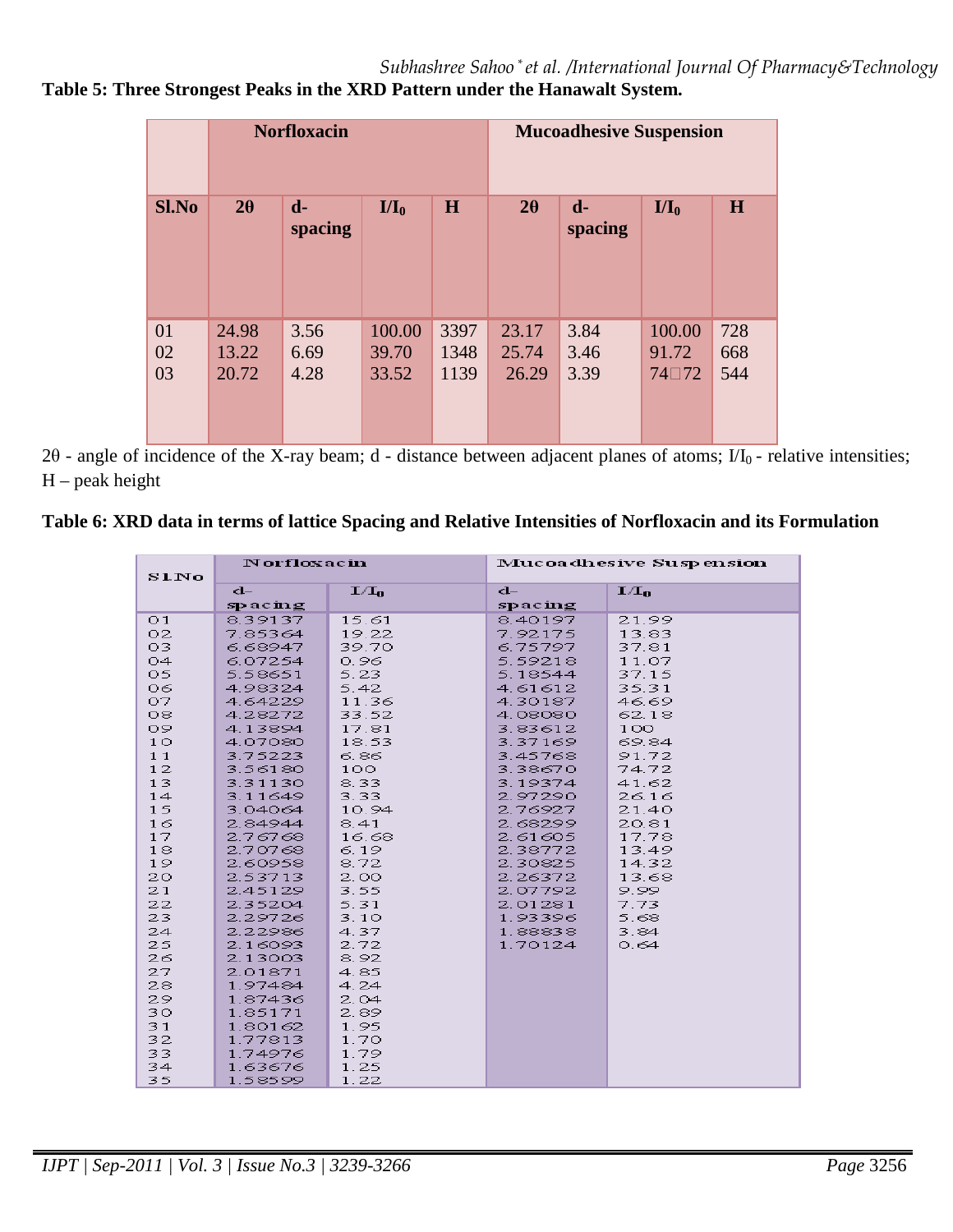*Subhashree Sahoo \* et al. /International Journal Of Pharmacy&Technology* 2 $\theta$  - angle of incidence of the X-ray beam; d - distance between adjacent planes of atoms;  $I/I_0$ - relative intensities From the SEM image analysis of suspension, it has been found that particles had network like structure **(Fig 12)**. Due to that we could not perform particle size distribution analysis. For the same reason we were unable to determine length/width ratios (aspect ratio) of individual particles satisfactorily.



**Figure 12: SEM of Norfloxacin Mucoadhesive Formulation.** 

# **Discussion**

When FTIR radiation falls on a molecule, it may be absorbed, reflected or transmitted. Absorption leads to the FTIR spectrum, while reflection leads to scattering which is utilized in Raman Spectroscopy<sup>25</sup>. In addition, Infra red (IR) absorption of the functional groups may vary over a wide range. However, it has been found that many functional groups give characteristics IR absorption at specific narrow frequency range.

Infra red (IR) absorption of the functional groups may vary over a wide range. However, it has been found that many functional groups give characteristics IR absorption at specific narrow frequency range<sup>25,26</sup>.

In case of FTIR spectra of Norflox, prominent peaks for  $v_{C-O}$  / δ<sub>O-H</sub> and  $v_{C-O}$  indicated the presence of –CO-, -CHO and -COOH groups **(Fig 3)**. The presence of above groups could be confirmed by fermi resonance bands for –CHO, υ**C-O-C** bands for esters and absence of these two for ketones. This suggested the existence of –COOH group in Norflox molecule **(Table 1)**.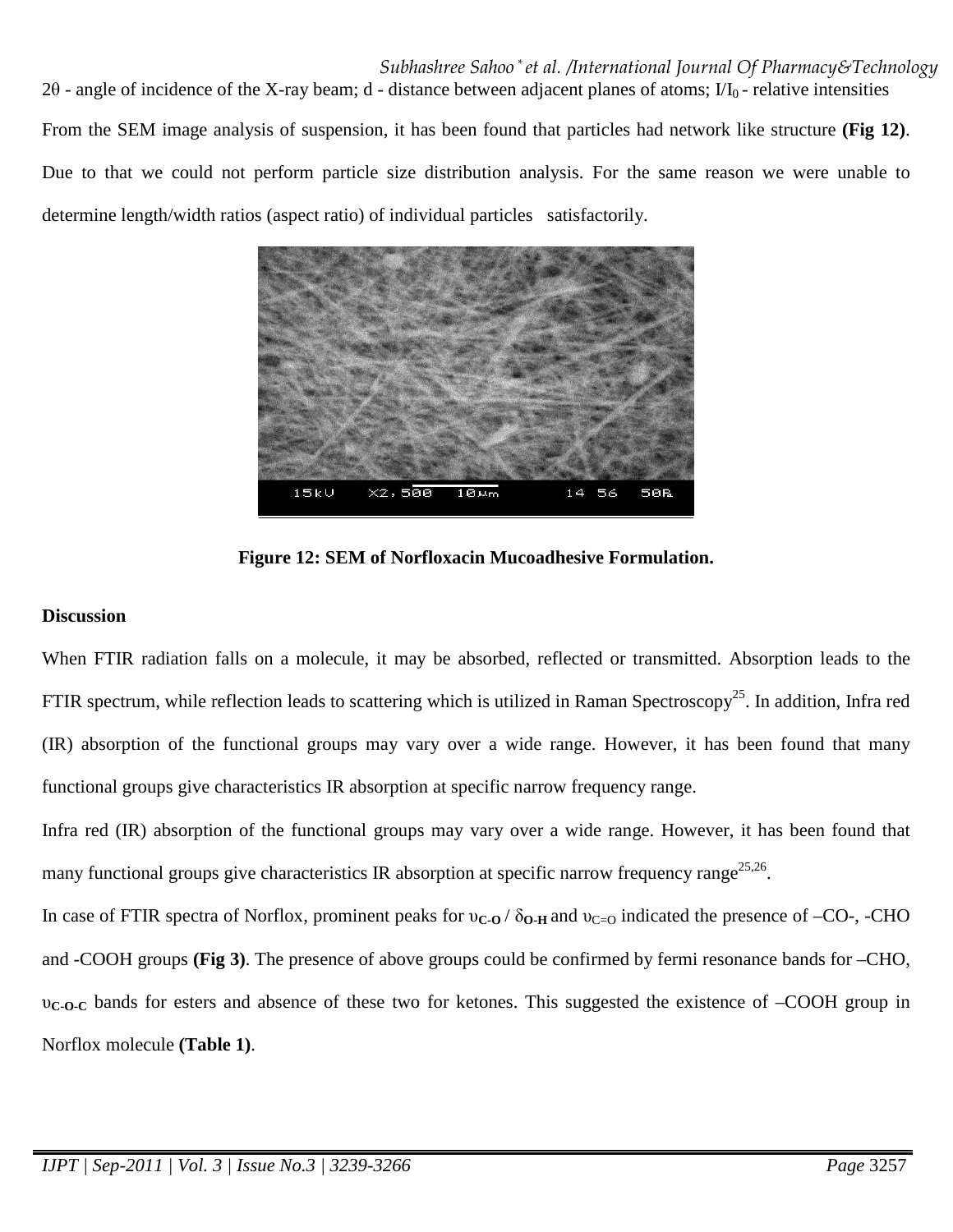Another probability of intermolecular hydrogen bonding may be due to prominent FTIR peaks between 3550 and  $3500 \text{ cm}^{-1}$ . The band at  $3500-3300 \text{ cm}^{-1}$  indicated the presence of piperazinyl group. The presence of ethyl group was confirmed by the appearance of a sharp peak at 2750-2700 cm<sup>-1 26,41</sup>. The peak at 1650-1600 cm<sup>-1</sup> was due to the quinolone moiety of Norfloxacin. The bending vibration of O-H group showed medium to strong band in the region around 1300-1250 cm<sup>-1</sup>, which confirmed the presence of COOH group. Here, the FTIR peak at 950-800 cm<sup>-</sup> <sup>1</sup>suggested the probability of bending of NH group. The peak at 1050-1000 cm<sup>-1</sup> indicated the presence of C-F group which takes a major role in its antimicrobial activity **(Table 1)**25,26,31 .

In case of FTIR spectra of Carbopol934, there were prominent peaks for intramolecular hydrogen bonding, υ<sub>OH</sub> stretching vibration, carbonylic C=O and C-O stretching vibration and stretching vibration for the C-O-C, which confirmed the presence of acrylates **(Fig 4)**. The peak for out of plane bending vibration of =C-H was found between 850 and 800 cm-1 **(Table 2)**.

While comparing the FTIR spectra among the pure Norflox and C934, and the formulation containing both Norflox and C934, it is clear that the band position of C=O group has been affected by esterification and conjugation involving C=O group. Here, the stretching vibration of C=O in pure Norflox was found at 1700 cm<sup>-1</sup>, which was lowered to 1650-1600 cm<sup>-1</sup> in this formulation might be due to formation of β-ketoesters. The FTIR peaks assigned to υ<sub>C-O</sub> and υ<sub>C-O-C</sub> represents acrylates and esters confirm the esterification between polymeric OH group and – COOH group of Norflox. The stretching vibration of C-F group remains nearly unaltered. Another probability of interaction is hydrogen bonding i.e., intermolecular hydrogen bonding due to prominent FTIR peaks between 3550 and 3400 cm<sup>-1</sup>, and 2650 and 2500 cm<sup>-1</sup> represented polymeric O-H...O-H...O-H and strong carboxylic OH hydrogen bonding, respectively. The hydrogen bonded -OH stretching vibration occurred over a wide range, 3550- 2500 cm<sup>-1</sup>. The bending vibration of O-H group showed medium to strong bands in the region around 1300-1250  $cm^{-1}$ . The FTIR peak at 800 cm<sup>-1</sup> suggested the probability of out of plane bending of –ene bond and m-substitution of  $\delta$ <sub>Ar-H</sub> hydrogen atom (**Table 3**)<sup>25,26,30</sup>.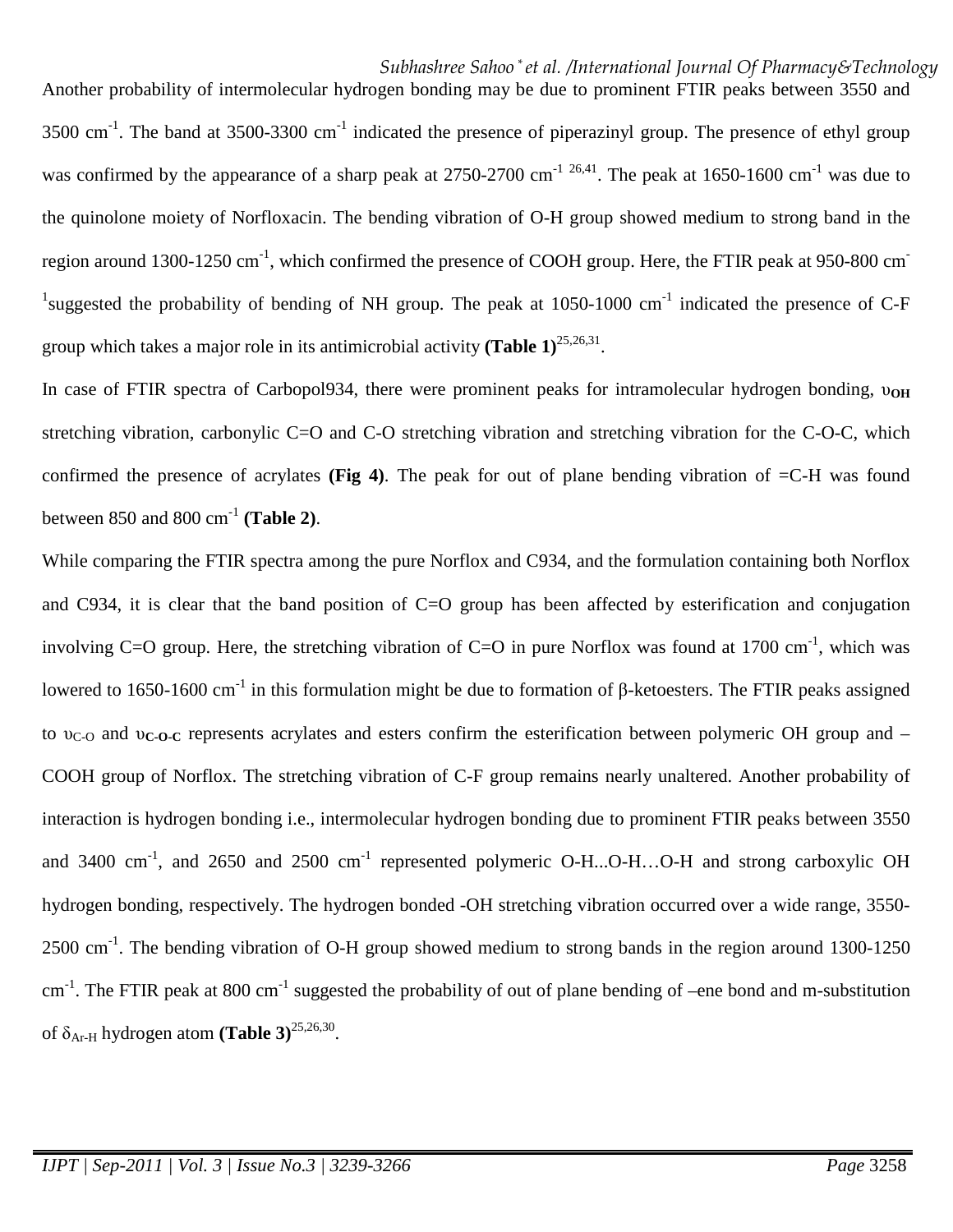The C=O group of drug lowers the stretching vibration of C=O frequency indicating deprotonation and probably interaction of the said carboxylic C=O moiety with the polymer. However, a definitive conclusion about the keto group in the bonding to the polymer can be deduced because the corresponding band found from  $1650$  to  $1600 \text{ cm}^{-1}$ was due to probability of formation of  $\beta$ -ketoesters<sup>36</sup>. From the above data, it can be inferred that the carboxylic group of Norflox undergoes the interaction with the polymer, as would be expected chemically. Thus, the nitrogen atoms aren't likely to be involved in binding or the interaction. The nitrogen atom of the quinolone ring, 1-ortho to fluorine, is less electron rich due to electron deficient fluoroquinolone ring. In addition, ethyl and piperazinyl groups sterically hinder the reaction. The possibility of involvement of imino moiety of the piperazinyl group is also less prominent due to intense OH stretching vibration. The bands in the region 3550-2500 cm<sup>-1</sup> could be assigned to the asymmetric and symmetric stretching vibrations of the OH groups of the inner and outer sphere of polymer. The shift in the characteristic bands of the FTIR spectra suggests change in their intensity, leading to the appearance of several absorbance bands of the asymmetric and symmetric stretching vibrations and overtone of the deformation vibrations. This indicates the confirmation of the hydrogen bonding<sup>41</sup>. By comparing the FTIR spectra among the pure drug, Carbopol polymer (C934) and the formulation containing both drug and polymer, FTIR peak of Norflox at 1700 cm<sup>-1</sup> was not detected in the mucoadhesive system probably due to interaction with polymer. The missing peak was replaced with two very strong characteristic bands in the range of  $1650-1600$  cm<sup>-1</sup> and at 1500-1450 cm<sup>-1</sup>, which were assigned to  $v_{(O-CO)}$  asymmetric and symmetric stretching vibrations, respectively<sup>26</sup>. The difference  $\Delta$  [ $v_{(CO2)asym}$ - $v_{(CO2)sym}$ ] is a useful characteristic for determining the involvement of the carboxylic group of Norflox. The  $\Delta$  value for the interaction falls in the range of 183 - 250 cm<sup>-1</sup> indicates the deprotonation of the carboxylic acid group and interaction between drug and polymer (**Table 1-3**)<sup>30</sup>.

In case of Raman spectra of Norflox, band at  $485.6 \text{ cm}^{-1}$  was assigned to the stretching vibration of ethyl group. The peak at 872.7 cm<sup>-1</sup> represented stretching vibration of C-F group. The presence of carboxylic acid group was confirmed by  $v_{O-C-O}$  and  $v_{C=O}$  groups vibration at 1418.5 cm<sup>-1</sup> and 1655.1 cm<sup>-1</sup>, respectively (**Table 4a**).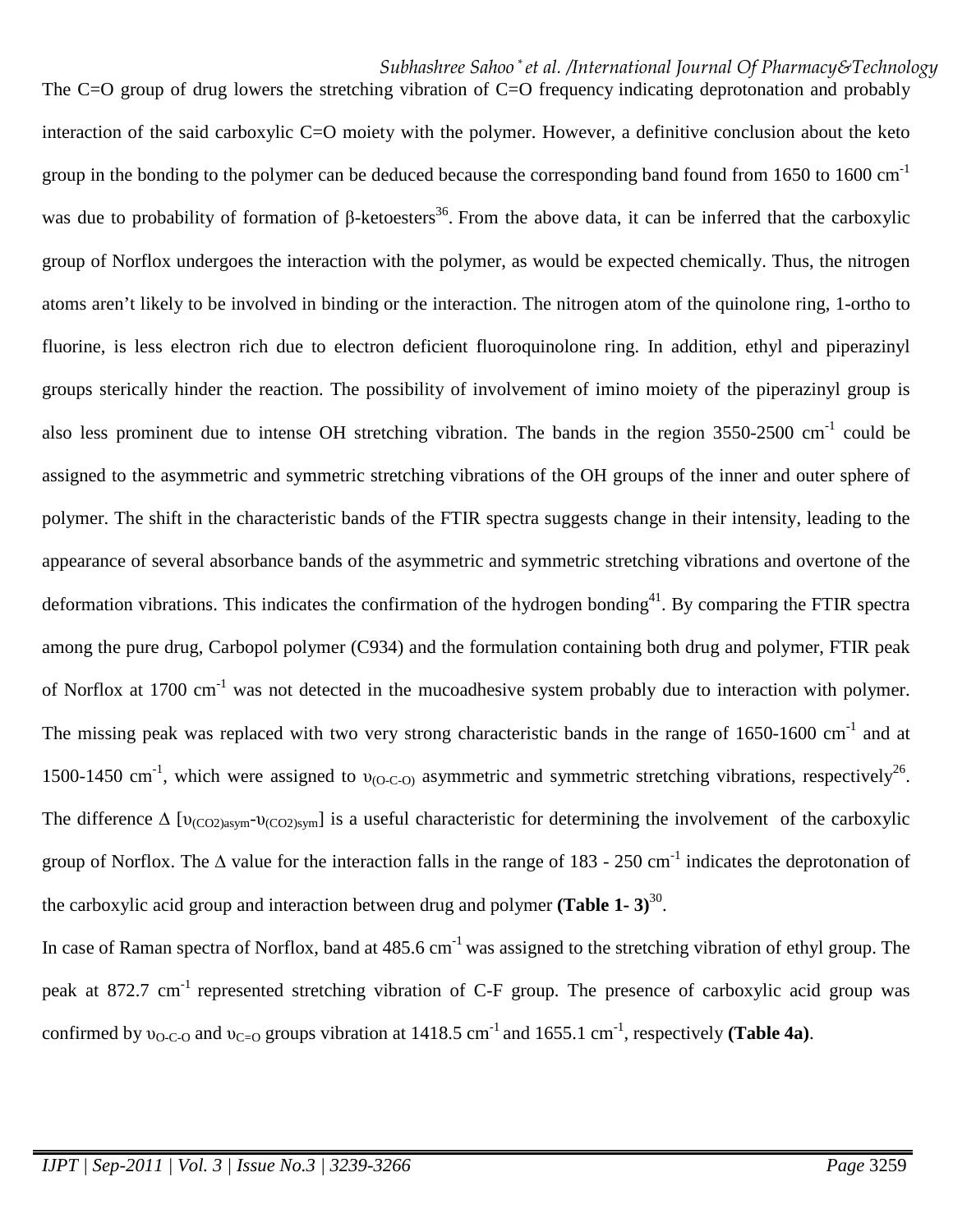By comparing the Raman spectra of pure drug with the drug incorporated in the Carbopol suspension, the peak at 1418.5 cm<sup>-1</sup>, assigned to the  $v<sub>s O-C-O</sub>$ , is not prominent. Both symmetric and asymmetric stretching vibrations of O-C-O group are found in suspension containing C934. The Raman peak for stretching vibration of C=O is prominent in the suspension. From this it is clear that there is esterification reaction between Norflox and Carbopol polymer **(Table 4)**. The results of both FTIR and Raman spectra indicate that both the spectra show prominent peaks for the stretching vibration of O-C-O and C=O groups, which prove the formation of the esters between the drug and polymer. Moreover, both the intermolecular and polymeric hydrogen bonding are also prominent from the FTIR spectra of the formulation.

When an X-ray beam hits a sample and gets diffracted, we can measure the distances between the planes of the atoms that constitute the sample by applying Bragg's Law (Eq 1).

nλ = 2dsinθ…………………………………………………………(1)

where the integer *n* is the order of the diffracted beam,  $\lambda$  is the wavelength of the incident X-ray beam, *d* is the distance between adjacent planes of atoms (the *d*-spacings), and θ is the angle of incidence of the X-ray beam. Since we know  $\lambda$  and we can measure  $\theta$ , we can calculate the *d*-spacings. The characteristic set of d-spacings generated in a typical X-ray scan provides a unique "fingerprint" of the drug molecule present in the sample. When properly interpreted, by comparing with pure drug as reference, this "fingerprint" allows for identification and change in crystallinity of drug present in the polymeric composites<sup>42</sup>.

**Table 5** and **6** give the data obtained for pure Norfloxacin and its formulation in terms of lattice spacing and relative peak intensities. Most of the characteristic peaks in the diffraction patterns were generally prominent and sharp, so measurement of the angles and hence of d-values was accurate. Proper sample preparation helped attain exact peak positions for qualitative analysis.

From the XRD patterns of both C934 it is clear that the polymer is fully amorphous in nature as there is no sharp prominent peaks **(Fig 10)**. From **Table 5** it has been confirmed that the three prominent peaks of both pure Norfloxacin and its formulation have different d-spacings corresponding to similar 2θ values. As the d-spacings of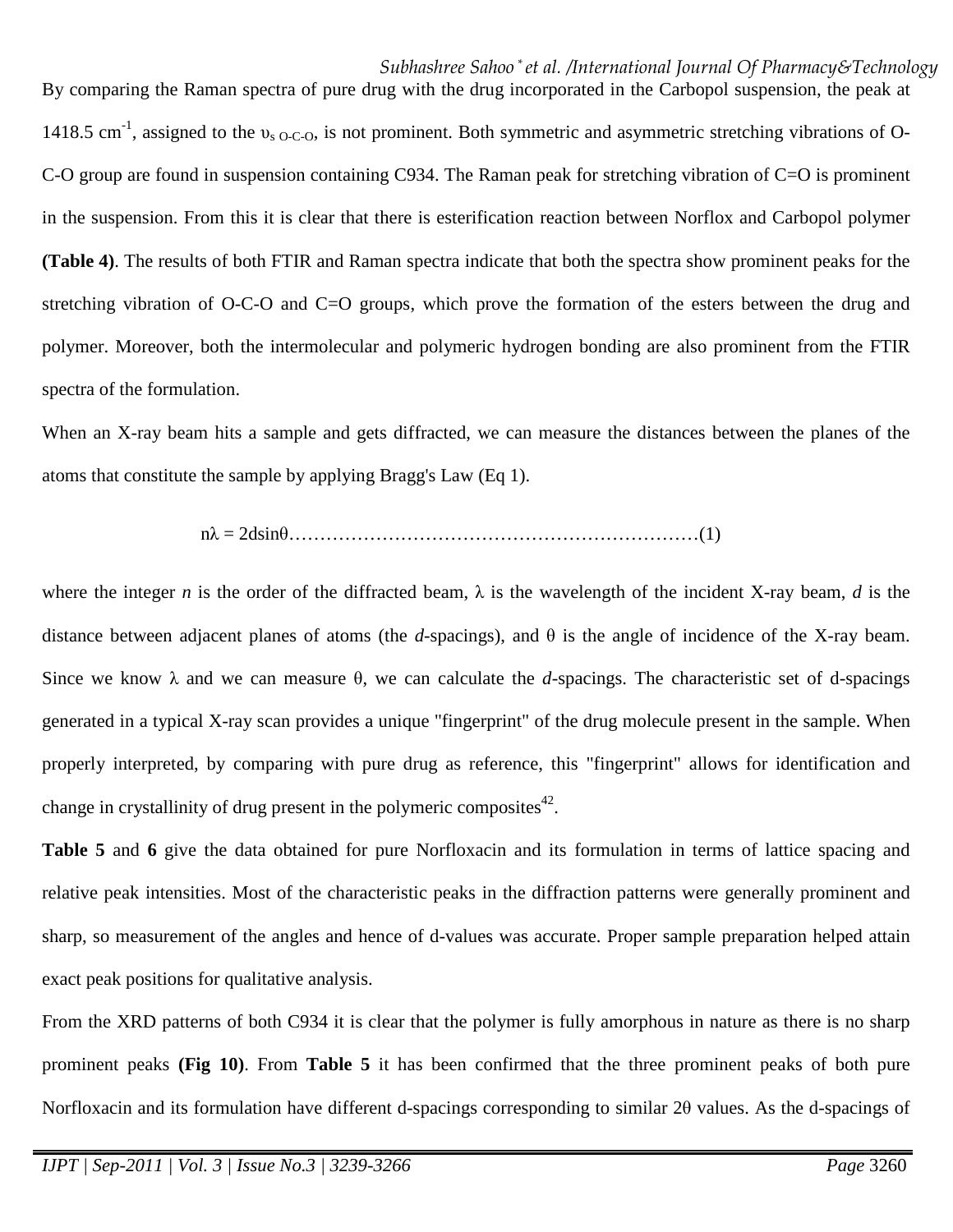the prominent XRD peaks of pure Norfloxacin are changed in XRD patterns of formulation, it can be concluded that the change in crystallinity of Norfloxacin in the formulation is due to rise in atomic densities in that particular plane of crystal lattice. From this we may predict that there could be change in orientation of crystal lattice due to incorporation of some extra atoms into it by esterification and hydrogen bonding.

It is known that Carbopol934 polymers are long-chained, high molecular-weight compounds containing active polyacrylic acid groups spaced along their length. This polymer promotes network like flocculation through adsorption of part of the chain on the surface of particle and the remaining part project out into the dispersion medium. Formation of bridge between the drug and projected parts leads to formation of floccules which retards sedimentation. This results in pseudoplastic flow in suspension that promotes the physical stability of suspension. Since our-SEM image analysis indicated that in the formulation maximum particles exhibited network like structure, this leads to produce pseudoplastic flow which provides supporting evidences for homogeneous, uniformly dispersed, pharmaceutically stable controlled release mucoadhesive Norfloxacin suspension $^{21}$ .

#### **Conclusions**

On the basis of the above interpretation, it can be concluded that by preparing mucoadhesive suspension of Norfloxacin with C934 following a novel method of ultrasonication, there is a very good interaction between the carboxylic group of drug and hydroxyl group of polymer. This leads to esterification and intermolecular hydrogen bonding, by virtue of which a stable mucoadhesive suspension would be produced. From the XRD data supported by FTIR analysis, it appears that the crystalline form of pure Norflox under the experimental conditions resulted in little change in crystal habit of the drug. Moreover, size of the crystals was significantly influenced by intermolecular hydrogen bonding and esterification between Norflox and C934. The retention of crystallinity nature of the drug in the formulation may lead to increase in stability, decrease in solubility and delay in release of the drug from polymeric suspension. This may result in controlled release action of the formulation. Moreover, from the SEM image analysis, it may be concluded that the formulation containing Norflox and C934 was having maximum particles which exhibited network like structure. This leads to produce pseudoplastic flow which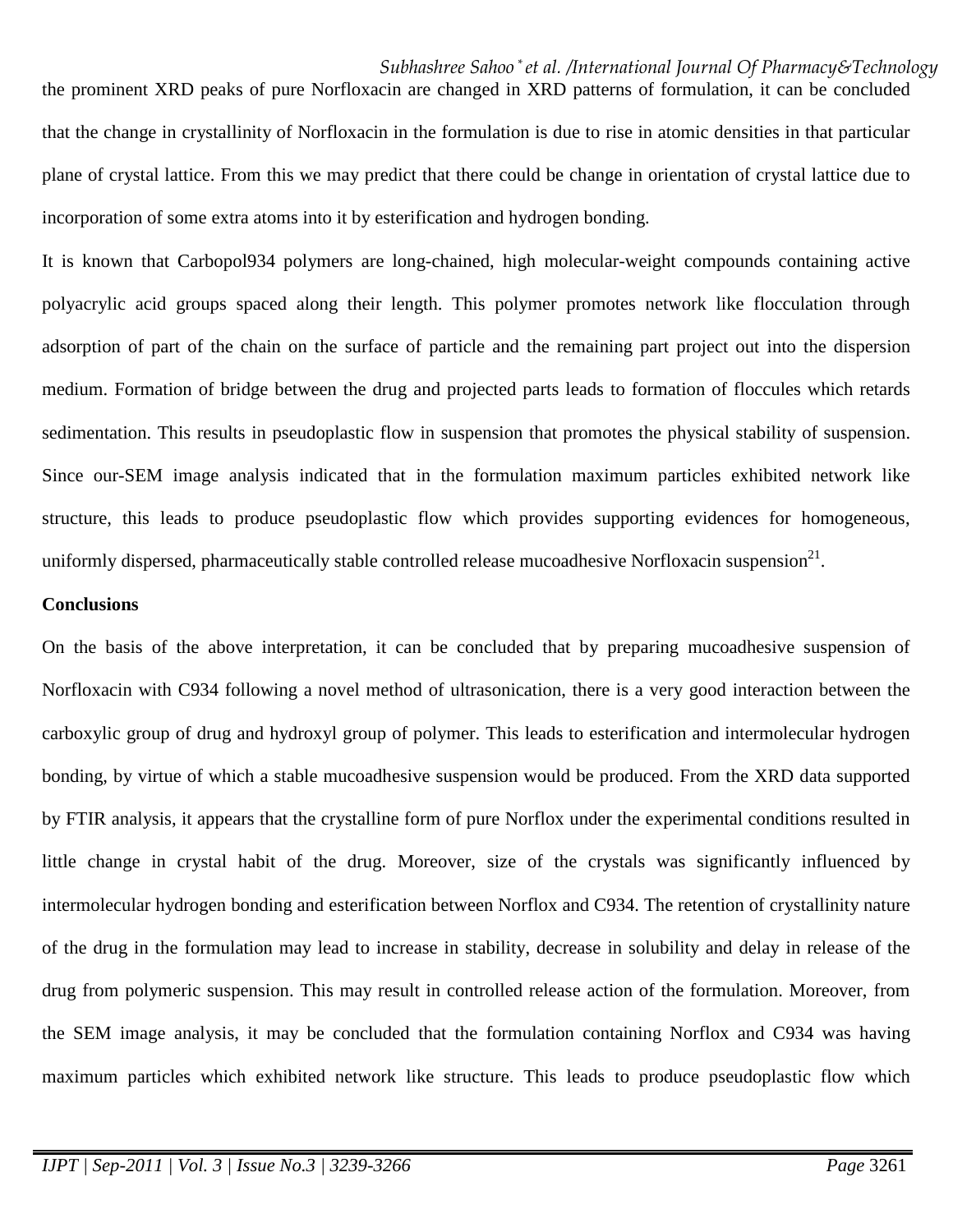*Subhashree Sahoo \* et al. /International Journal Of Pharmacy&Technology* provides supporting evidences for homogeneous, uniformly dispersed, pharmaceutically stable controlled release mucoadhesive Norfloxacin suspension.

The utility of the present work may be improved if the delivery rate, biodegradation and site-specific targeting of such controlled suspension would be properly monitored and controlled.

### **References**

- 1. R. Garg, GD. Gupta. Progress in Controlled Gastroretentive Delivery Systems. Trop J Pharm Res. 2008, 7(3): 1055-1066.
- 2. S.K. Gupta, U. Gupta, L.K. Omray, R. Yadav, V.K. Soni. Preparation and Characterization of Floating Drug Delivery System of Acyclovir. Int J Appl Pharm. 2010, 2(3): 7-10.
- 3. P. Sinduri, M. Purusotoman. Formulation and Evaluation of Norfloxacin Microspheres Using Different Polymers. Int J Pharm Ind Res. 2011, 1: 32-35.
- 4. Satyanarayana S., Babu K. Colon specific drug delivery. In: Jain NK (Ed), Advances in Controlled and Novel Drug Delivery. 1st ed. CBS Publisher and Distributors, New Delhi 2005**,** pp 98-101.
- 5. Hosmani AH. Carbopol and its Pharmaceutical Significance: A Review [cited 2010 Jan
	- 20]. Available from: http://www.pharmainfo.net/reviews/carbopol-and-its-pharmaceutical significance-review.
- 6. Smart Polymer for Controlled Drug Delivery Protein and Peptides: A Review of Patents [cited 2010 Jan 24]. Available from: http://www.ingnetaconnect.com/content/ben/pdf/2009/00000003/00000001/art00004.
- 7. I.Y. Galaev, B. Mattiasso. 'Smart' Polymers and what they could do in Biotechnology and Medicine. Trends Biotechnol. 1999, 17(8): 335-340.
- 8. Y. Qiu, K. Park. Environment-Sensitive Hydrogels for Drug Delivery. Adv Drug Deliv Rev. 2001, 53(3): 321-339.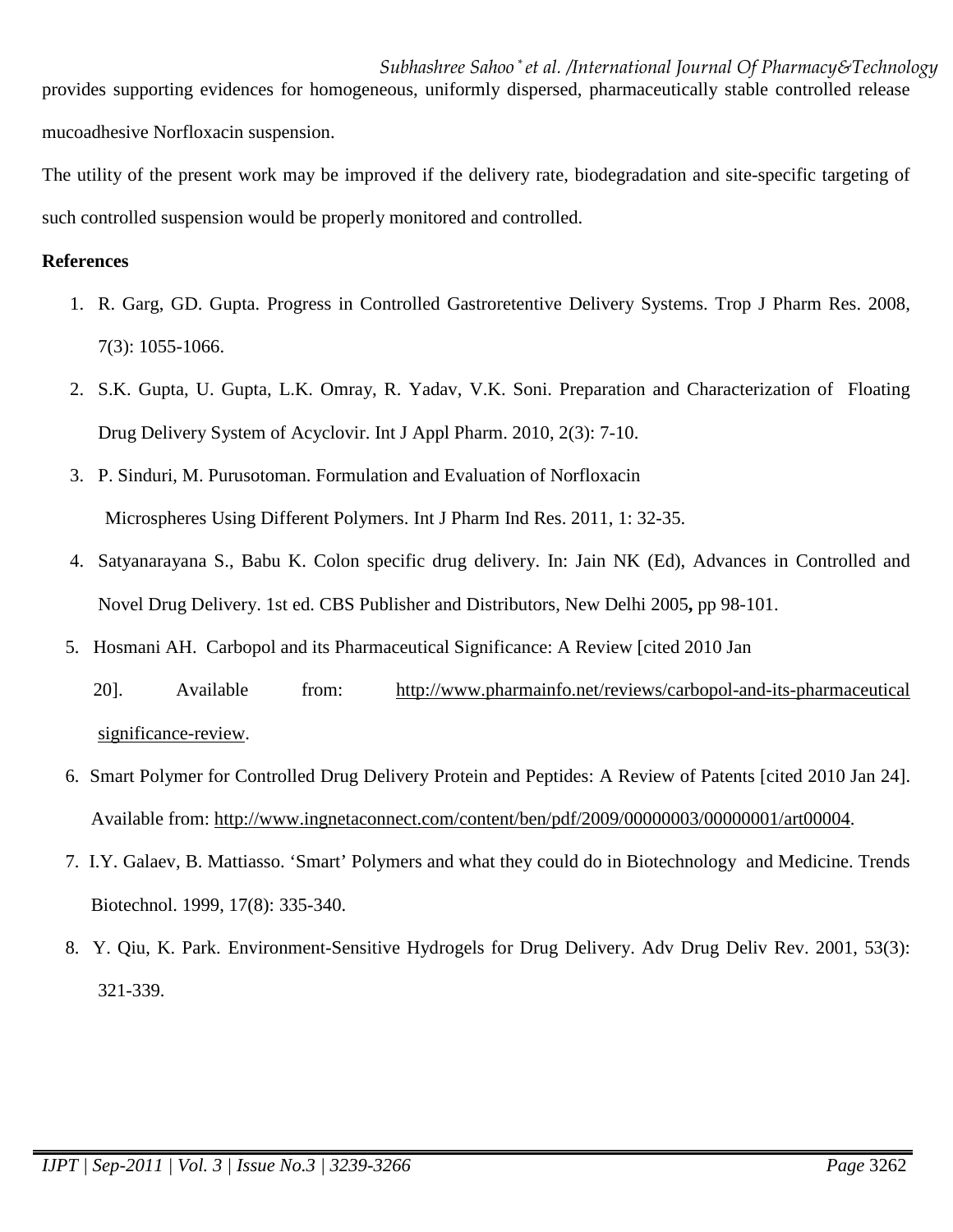- *Subhashree Sahoo \* et al. /International Journal Of Pharmacy&Technology* 9. R. Bettini, P. Colombo, N.A. Peppas. Solubility Effects on Drug Transport through pH-Sensitive, Swelling-Controlled Release Systems: Transport of Theophylline and Metoclopramide Monohydrochloride. J Control Release. 1995, 37(1-2): 105-111.
- 10. L.E. Bromberg, E.S. Ron. Temperature-Responsive Gels and Thermogelling Polymer Matrices for Protein and Peptide Delivery. Adv Drug Deliv Rev. 1998, 31: 197-221.
- 11. B. Jeong, A. Gutowska . Stimuli-Responsive Polymers and their Biomedical Applications. Trends Biotechnol. 2001, 20: 305-311.
- 12. P. Gupta, K. Vermani, S. Garg. Hydrogels: From Controlled Release to pH-Responsive Drug Delivery. Drug Discovery Today. 2002, 7: 569-579.
- 13. R. Yoshida, K. Sakai, T. Okana, Y. Sakurai. Pulsatile Drug Delivery System Using Hydrogels. Adv Drug Deliv Rev. 1993, 11: 85-108.
- 14. Guo JH. Carbopol Polymer for Pharmaceutical Drug Delivery Applications Excipient. Updates.Drug Delivery Technology [cited 2010 Jan 19]. Available from:

### http://www.drugdeliverytech.com/cgi-bin/articles.cpi?id

- 15. Pharceutical Bulletins [cited 2010 Jan 5]. Available from: http://www.lubrizol.com/pharmaceutical/literature/bulletins.html.
	- 16. S. Thangadurai, S.K. Shukla, A.K. Srivastava, Y. Anjaneyulu. X-ray powder diffraction patterns for certain fluoroquinolone antibiotic drugs. Acta Pharm. 2003, 53: 295-303.
	- 17. D. Choudhary, S. Kumar, G.D. Gupta. Enhancement of solubility and dissolution of glipizide by solid dispersion (kneading) technique. Asian J Pharmaceutics. 2009, 3: 245- 251.
	- 18. R.A. Keraliya, T.G. Soni, V.T. Thakkar , T.R. Gandhi. Formulation and Physical characterization of microcrystals for dissolution rate enhancement of Tolbutamide. Int J Res Pharm Sci. 2010, 1: 69-77.
	- 19. W.S. Choi, S.S. Kwak, H.I. Kim. Improvement of bioavailability of water insoluble drugs: potential of nano-sized grinding technique. Asian J Pharm Sci. 2006, 1: 27-30.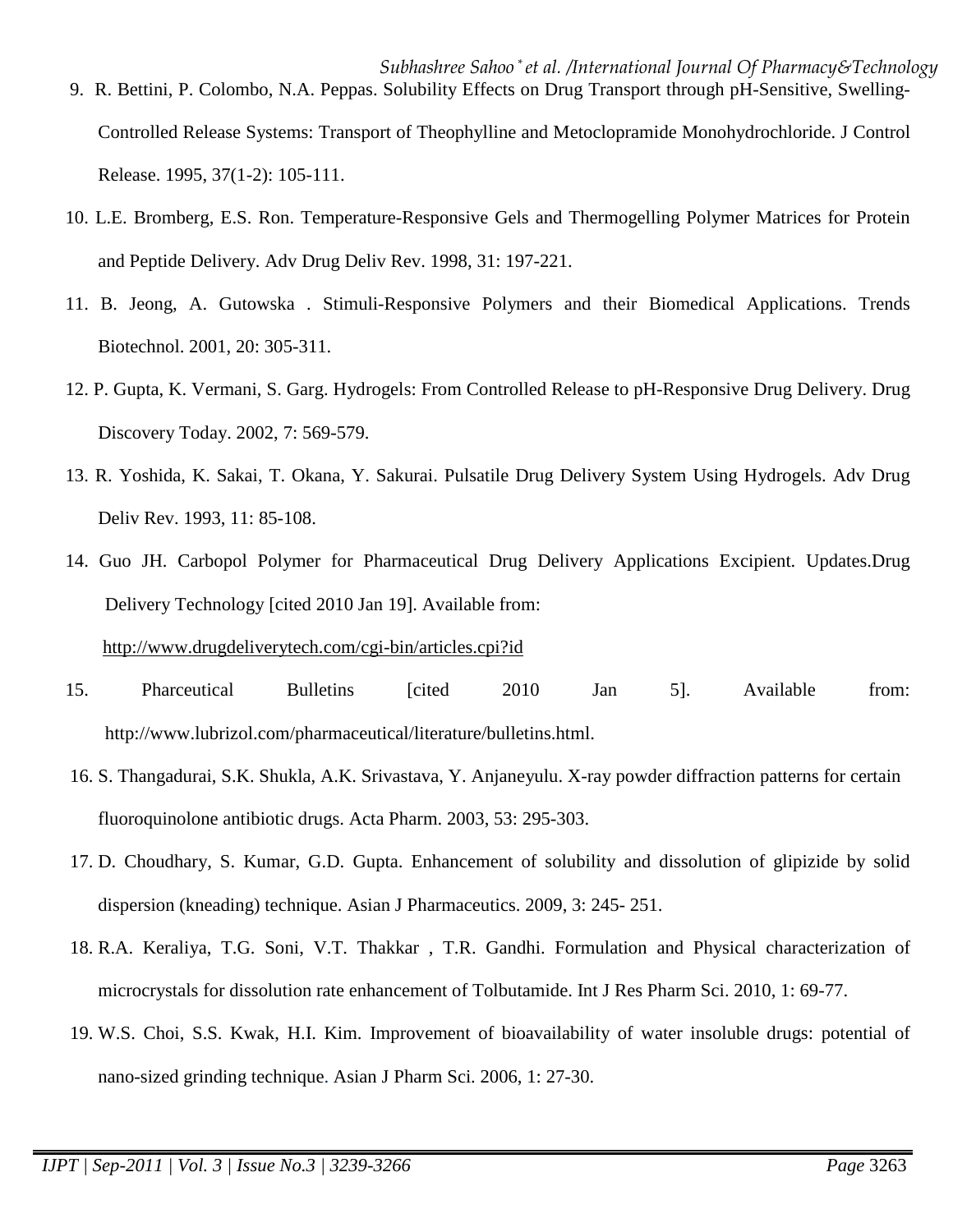- *Subhashree Sahoo \* et al. /International Journal Of Pharmacy&Technology* 20. M.P. Nelson, C.T. Zugates, P.J. Treado, G.S. Casuccio, D.L. Exline, S.F. Schlaegle. Combining Raman Chemical Imaging and Scanning Electron Microscopy to Characterize Ambient Fine Particulate Matter. Aerosol Sci Technol. 2001, 34:108 – 117.
- 21. Martin, A., Bustamante, P., Chun, A.H.C., Physical Pharmacy. B. I. Waverly Pvt Ltd, New Delhi 1994. pp 477-486.
- 22. Lich B. SEM-based systems can give researchers a better look at sub-micron Pharmaceutical particles [cited 2010 June 20]. Available from: http://www.dddmag.com/article-SEM-BasedSystems020109.aspx.
- 23. T. Venkeirsbilck, A. Vercauteren, W. Baeyens, G.V.D. Weken, F. Verpoort, G. Vergote, J.P. Remon. Applications of Raman Spectroscopy in pharmaceutical analysis. Trends Anal Chem. 2002, 21: 869-877.
- 24. R.H. Clarke, S. Londhe, W.R. Premasiri, M.E. Womble. Low-Resolution Raman Spectroscopy: Instrumentation and Application in Chemical Analysis. J Raman Spectrosc. 1999, 30: 827-832.
- 25. Silverstein, R.M., Webster, F.X., Spectrometric Identification of Organic Compounds, 6th ed, Jhon Wiley and Sons, New York, 2002, pp 71-109.
- 26. Dani, V.R. Organic Spectroscopy. 1st ed, Tata McGraw-Hill Publishing Company Limited, New Delhi 1995, pp 86-168.
- 27. Precautions for Making KBr Pellets [cited 2011 Feb 10]. Available from: http://www.chemistry.nmsu.edu/Instrumentation/KBr\_New.html.
- 28. A.J. Florence, A.R. Kennedy, N. Shankland , E. Wright, A. Al-Rubayi. Norfloxacin dehydrates. Acta Cryst. 2000, 56: 1372–1373.
- 29. S. Ramesh, D. Ranganayakulu, R.S.P. Reddy, E. Tejaswi. Formulation and Evaluation of Sepia Nanaparticles Containing Ciprofloxacin Hydrochloride. J Innovative Trends PharmSci. 2010, 1: 79–85.
- 30. S.B. Sateesha, A.J. Rajamma, H.S. Shekar, R.K.M. Mutahar, A. Jayanthi. Formulation and stability study of palatable norfloxacin dry syrup: comparison among different preparation methods. Asian J Pharm Sci. 2010, 5: 175-184.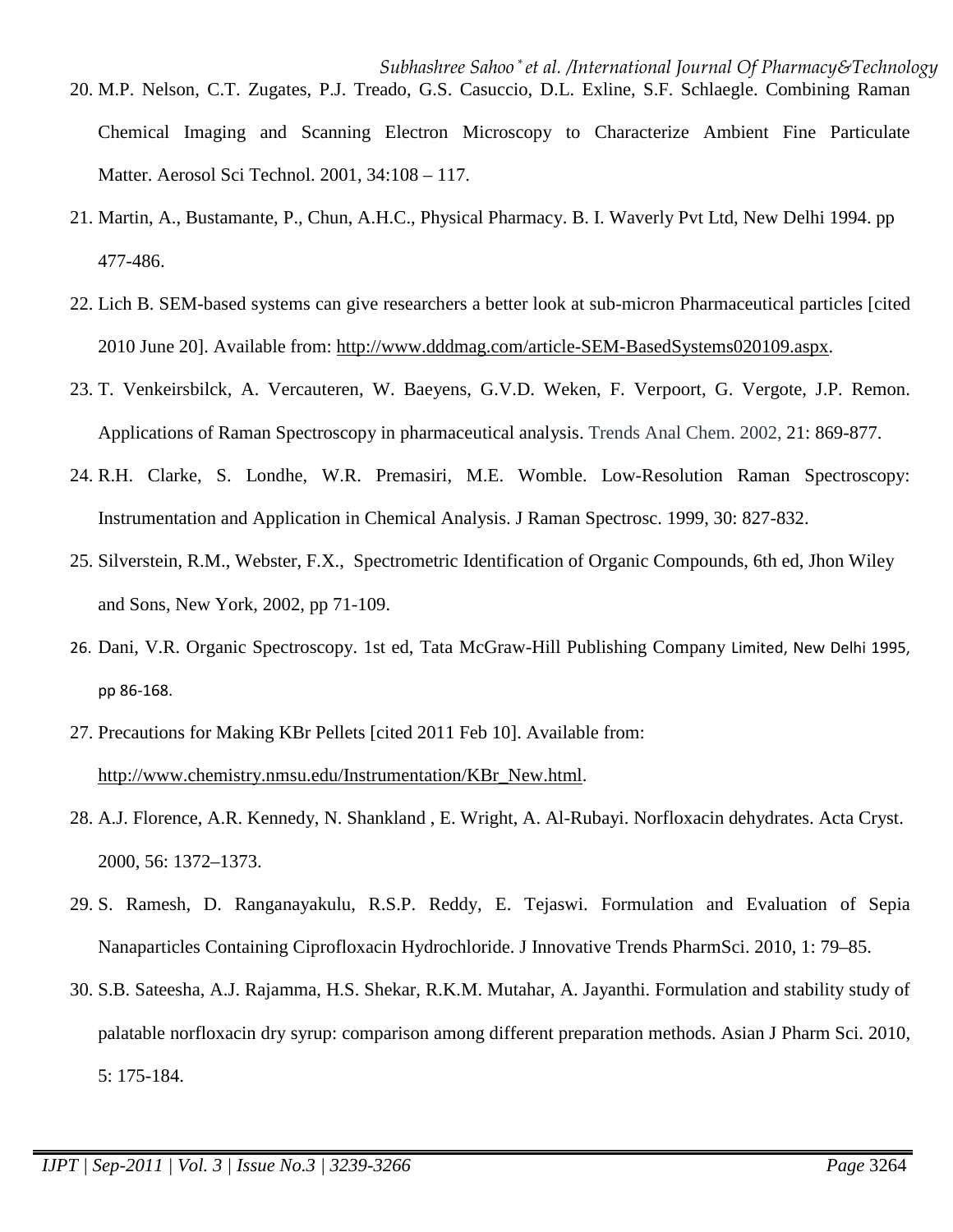- *Subhashree Sahoo \* et al. /International Journal Of Pharmacy&Technology* 31. J. Al-Mustafa. Magnesium, Calcium and Barium Perchlorate Complexes of Ciprofloxacin and Norfloxacin. Acta Chim Slov. 2002, 49: 457−466.
- 32. Raman Data and Analysis [cited 2011 March 25]. Available from: http://www.horiba.com/fileadmin/uploads/scintific/Documents/Raman/bands.pdf
- 33. Tua Q, Eisenb J, Changa C. Band Shifts in Surface Enhanced Raman Spectra of Indolic Molecules Adsorbed on Gold Colloids [cited 2010 Jan 2]. Available from: http://www.icors2010.org/abstractfiles/ICORS20101040.5375VER.5.pdf
- 34. J. Xu, I. Stangel, I.S. Butler, D.F.R. Gilson. An FT-Raman Spectroscopic Investigation of Dentin and Collagen Surfaces Modified by 2-Hydroxyethylmethacrylate. J Dent Res. 1997, 76: 596-601.
- 35. A. Gruodis, V. Alkasa, D.L. Powell, C.J. Nielsen, G.A. Guirgis, J.R. Durig. Vibrational spectroscopic studies, conformations and ab initio calculations of 1,1,1 trifluoropropyltrifluorosilane. J Raman Spectrosc. 2003, 34: 711-724.
- 36. A. Bright, T.S.R. Devi, S. Gunasekaran. Spectroscopical Vibrational Band Assignment and Qualitative Analysis of Biomedical Compounds with Cardiovascular Activity. Int J Chem Tech Res. 2010, 2(1): 379- 388.
- 37. S.G. Skoulika, C.A. Georgiou. Rapid Quantitative Determination of Ciprofloxacin in Pharmaceuticals by Use of Solid-State FT-Raman Spectroscopy. Appl Spectrosc. 2001, 55(9): 1259-1265.
- 38. B.A. Lawrence, Z. Lei, Z. Liling, L.E. Christopher, R.B. Andrew. Solid-State NMR Analysis of Fluorinated Single - Carbon Nanotubes: Assessing the extent of Fluorination. Chem Mater. 2007, 19(4): 735-744.
- 39. U.P. Agarwal, R.S. Reiner, A.K. Pandey, S.A. Ralpha, K.C. Hirth, R.H. Atalla. Raman Spectra of Liginin Model Compounds [cited 2010 Dec 15]. Available from: http://www.treesearch.fs.fed.us/pubs/20194.
- 40. A.A. Anam, Z. Fandi, M. Gryta, W. Balcerowiak. Synthesis and Characterization of Hydroquinone Based Benzoxazines and their Polymers Using Solventless System. Pak J Appl Sci. 2002, 2: 940-944.